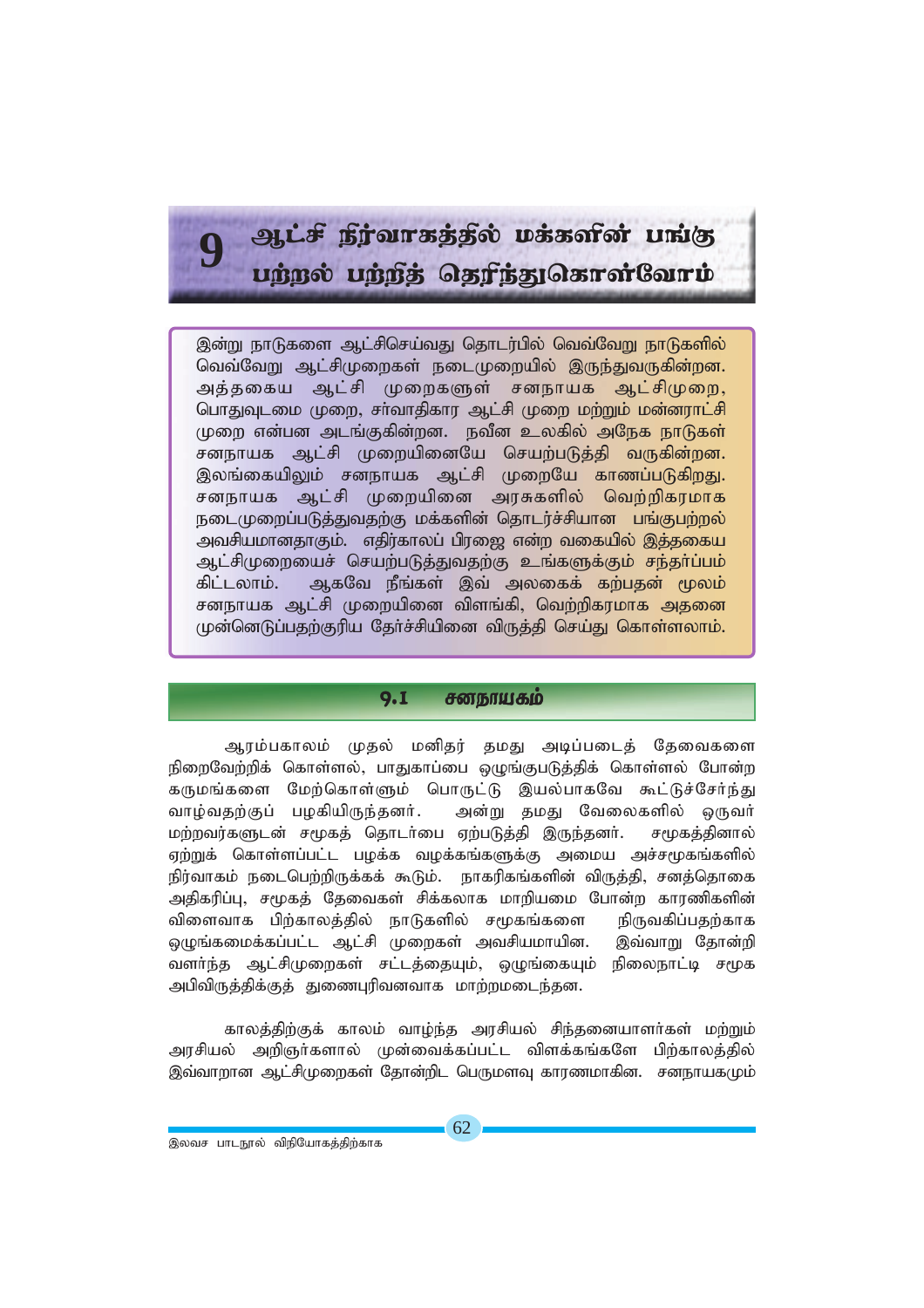அவ்விதமாகத் தோன்றிச் செல்வாக்குப் பெற்ற ஓர் ஆட்சிமுறையாக விளங்குகிறது. அத்தகைய ஆட்சி முறையின் தோற்றம், வளர்ச்சி இடம்பெற்ற விதம் குறித்த விபரங்களை வரலாற்றுத் தகவல்களில் இருந்து நீங்கள் அறிந்துகொள்ளலாம்.

சனநாயகம் என்பது அடிப்படையில் மக்களின் விருப்பத்திற்கமைய ''சனநாயகம்'' என்ற சொல்லில் நடைபெறக்கூடிய ஆட்சியைக் குறிக்கும். ''சன'' என்பது மக்களையும் ''நாயகம்'' என்பது ஆட்சியையும் குறிப்பதாகப் பொருள்கொள்ளப்படுகிறது. இதன்படி சனநாயகம் என்பது மக்களாட்சியைக் குறிப்பிடுகின்றது என்பதைத் தெளிவாகப் புரிந்து கொள்ளமுடியும்.

சனநாயகம் என்பது ஆங்கிலத்தில் "DEMOCRACY" (டிமோகிரஸி) என அழைக்கப்படுகிறது. இது கிரேக்க மொழிச் சொற்களான "DEMOS" (டிமோஸ்) மற்றும் "CRATOS" (கிராடஸ்) என்பதிலிருந்து தோன்றியதாகும். கிரேக்க மொழியில் "DEMOS" என்பது மக்களையும் "CRATOS" என்பது ஆட்சியையும் குறிப்பிடுவதற்குப் பயன்படுத்தப்பட்டது.

"DEMOCRACY" எனும் ஆங்கிலப் பதமானது தமிழில் "சனநாயகம்" என்பதாகப் பொருள்படுகின்றது. இதனை ''மக்களாட்சி'' அல்லது ''குடியாட்சி'' எனவும் அழைக்கலாம். இவற்றிலிருந்து சனநாயகம் என்பது மக்கள் தமது அதிகாரத்தைக் கொண் டு நடத் துகின் ற ஆட்சிமுறை எ ன வரைவிலக்கணப்படுத்தலாம்.

பாடசாலை நூலகத்திலுள்ள ஆங்கிலம்-தமிழ் (ENGLISH -TAMIL) அகராதியில் DEMOCRACY என்பதற்குரிய தமிழ்க்கருத்தை நீங்கள் பரீட்சித்துப் பாருங்கள்.

அரசியல் சிந்தனையாளர்களும் அரசியல் அறிஞர்களும் சனநாயகம் என்பதற்குத் தெளிவான விளக்கங்களை முன்வைத்துள்ளனர். சனநாயக ஆட்சிமுறை தொடர்பாகக் கற்றறிய முயற்சிக்கும் உங்களுக்கு அவை பற்றிய வரைவிலக்கணங்களும் முக்கியமானவை.எனவே கீழே காணப்படுகின்ற வரைவிலக்கணங்கள் தொடர்பாக உங்களது கவனத்தைச் செலுத்துங்கள்.



இலவச பாடநூல் விநியோகத்திற்காக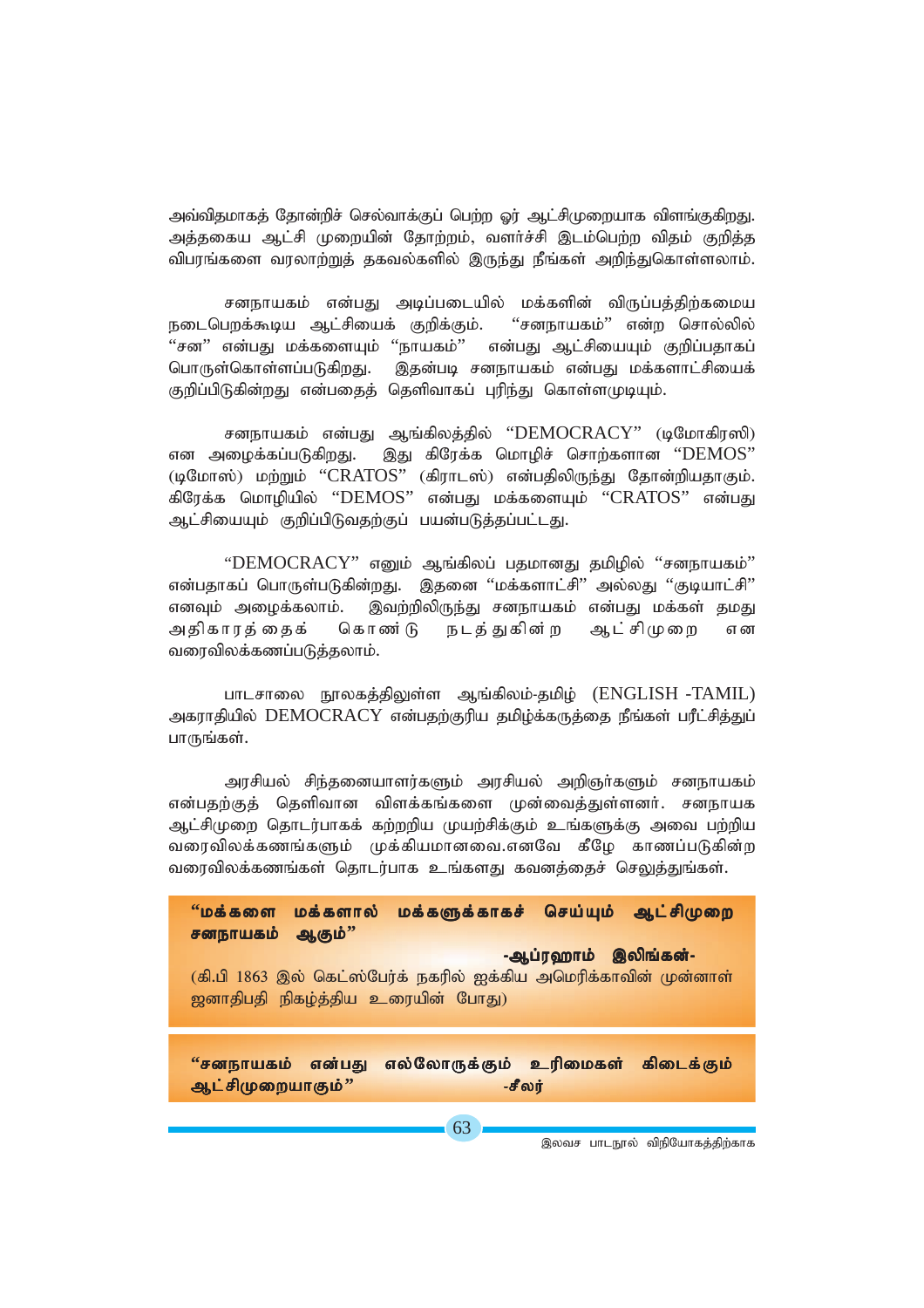சனநாயக ஆட்சிமுறை தொடர்பாக நாம் விளங்கிக்கொள்ள முற்படும் போது சனநாயகமானது நேரடி மற்றும் மறைமுகம் என்னும் இரு இயல்புகளின் அடிப்படையில் செயற்படுத்த முடியும் என்பதைத் தெரிந்துகொள்ளலாம்.

### நேரடி சனநாயகம்

நேரடி சனநாயகத்தின் கீழ் அரசின் சகல பிரசைகளும் நேரடியாக ஆட்சி நடவடிக்கைகளில் தொடர்புபட்டவர்களாக விளங்குவர்.

உலகின் பழமைவாய்ந்த நாகரிகம் ஒன்றுக்குச் சொந்தமான கிரேக்கக்கின் எகேன்ஸ் மற்றும் ஸ்பாட்டா போன்ற நகர அரசுகளில் நேரடி சனநாயகம் காணப்பட்டுள்ளது. அங்கு ஆட்சி செய்வது தொடர்பில் பிரசைகளின் பங்குபற்றல் பெறப்பட்டுள்ளது. இத்தகைய நேரடி ஆட்சி கி.மு 5ஆம் நூற்றாண்டில் கிரேக்கத்தில் நிலவியது.

எதேன்ஸ் நகர அரசியல் ஆட்சிச் செயற்பாடுகளில் ஈடுபடுவதற்குரிய பிரசை



உரு 9.1 கிரேக்கத்தின் எதேன்ஸ் நகர வாசிகள் ஒன்றுகூடி கலந்துரையாடலில் ஈடுபடல்

அந்தஸ்து பெண்களுக்கும், அடிமைகளுக்கும் வழங்கப்பட்டிருக்கவில்லை. பிரசைகள் அனைவரும் ஓர் இடத்தில் ஒன்றுகூடி ஆட்சிக் கருமங்கள் தொடர்பான தீர்மானங்களுக்கு வந்தனர். கிரேக்கத்தில் நடைமுறையிலிருந்த மேற்படி ஆட்சிமுறை நேரடி ஜனநாயக ஆட்சிக்கு மிகச்சிறந்த உதாரணமாகும்.

இத்தகைய நேரடி ஆட்சிமுறையை தற்காலத்தில் நடைமுறைப்படுத்துவது தொடர்பாக நீங்கள் சிந்தித்துப் பாருங்கள்.



மக்கள் கொகை அகிகரிக்கமை. அரசுகளின் நிலப்பரப்பு அளவு விரிவடைந்தமை சமூகத் தேவைகள் சிக்கல் நிறைந்ததாக மாறியுள்ளமை

போன்ற காரணங்களால் இன்று தேசிய மட்டத்திலும் சரி அல்லது பிரதேச மட்டங்களிலும் சரி நேரடி சனநாயக ஆட்சிமுறையை நடைமுறைப் படுத்துவது கடினமானதாகும்.எனினும் இன்று சனநாயக ஆட்சி மேற்கொள்ளப்படும் சில நாடுகளில் நேரடி சனநாயகத்தின் சில அம்சங்கள் பின்பற்றப்படுகின்றன. இதற்கு உதாரணமாக சர்வசன வாக்கெடுப்பு, மக்கள் தீர்ப்பு போன்றவற்றைக் குறிப்பிடலாம்.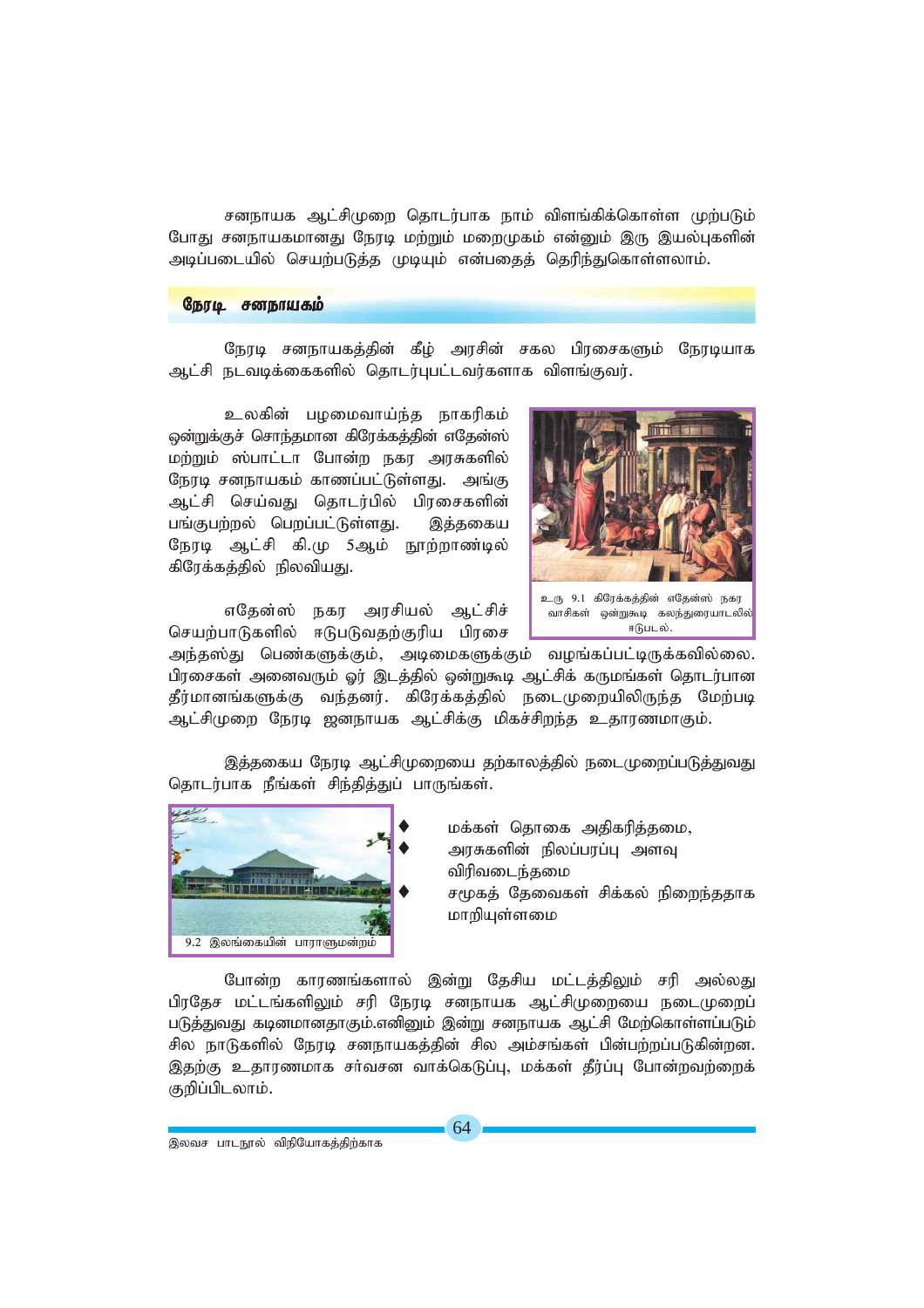### செயற்பாடு 9.1

கிரேக்கத்தின் எதேன்ஸ், ஸ்பாட்டா நகர அரசுகளில் செயற்பட்ட நேரடி சனநாயக ஆட்சிகுறித்து நீர் கற்றறிந்த தகவல்களைக் கொண்டு கீழ்வரும் அட்டவணையைப் பூர்த்தி செய்க.

| நேரடி சனநாயக ஆட்சி முறையின்<br>சாதகமான பண்புகள் | நேரடி சனநாயக ஆட்சி<br>முறையின் பாதகமான பண்புகள் |
|-------------------------------------------------|-------------------------------------------------|
|                                                 |                                                 |
|                                                 |                                                 |

பிரதிநிதித்துவ சனநாயகம் (மறைமுக சனநாயகம்)

நாட்டின் ஆட்சி அதிகாரம் மக்களால் தெரிவுசெய்யப்பட்ட பிரதிநிதிகளால்

பிரயோகிக்கப்படும் ஆட்சி பிரதிநிதித்துவ சனநாயகம் அல்லது மறைமுக சனநாயகம் எனப்படும். நவீன சனநாயக அரசுகளில் மேற்படி பிரதிநிதித்துவ சனநாயக முறையே *பி*ன்பற்றப்படுகின்றமை குறிப்பிடத்தக்கது. வாக்காளர்கள் தேர்தல்கள் மூலம் தேர்தல் தொகுதிகள் சார்பாக தமது பிரதிநிதிகளைத் தெரிவு செய்வர். அவ்வாறு தெரிவு செய்யப்பட்ட பிரிதிநிதிகள் ஆட்சிப்பணியை மேற் கொள்வர். இதன்படி இத்தகைய ஆட்சி முறையில் மக்கள் ஆட்சி நடவடிக்கைகளில் *kiwKfkhfj; njhlu;GgLfpd;wdu;.*



இலங்கையில் தற்போது நடைமுறையிலுள்ள அரசியல் யாப்புச் சட்டத்தின்படி ஜனாதிபதி, மற்றும் பாராளுமன்ற உறுப்பினர்கள் ஆகியோர் மக்களின் வாக்குகளினாலேயே தோ்ந்தெடுக்கப்படுகின்றனா். மாகாண சபைகளின் பிரதிநிதிகளும் உள்ளுராட்சி மன்றங்களின் பிரதிநிதிகளும் மக்களின் வாக் குகளால், அவர்களின் பெரும்பான்மை விருப்பத்திற்கேற்ப தெரிவு செய்யப் படுகின்றனர்.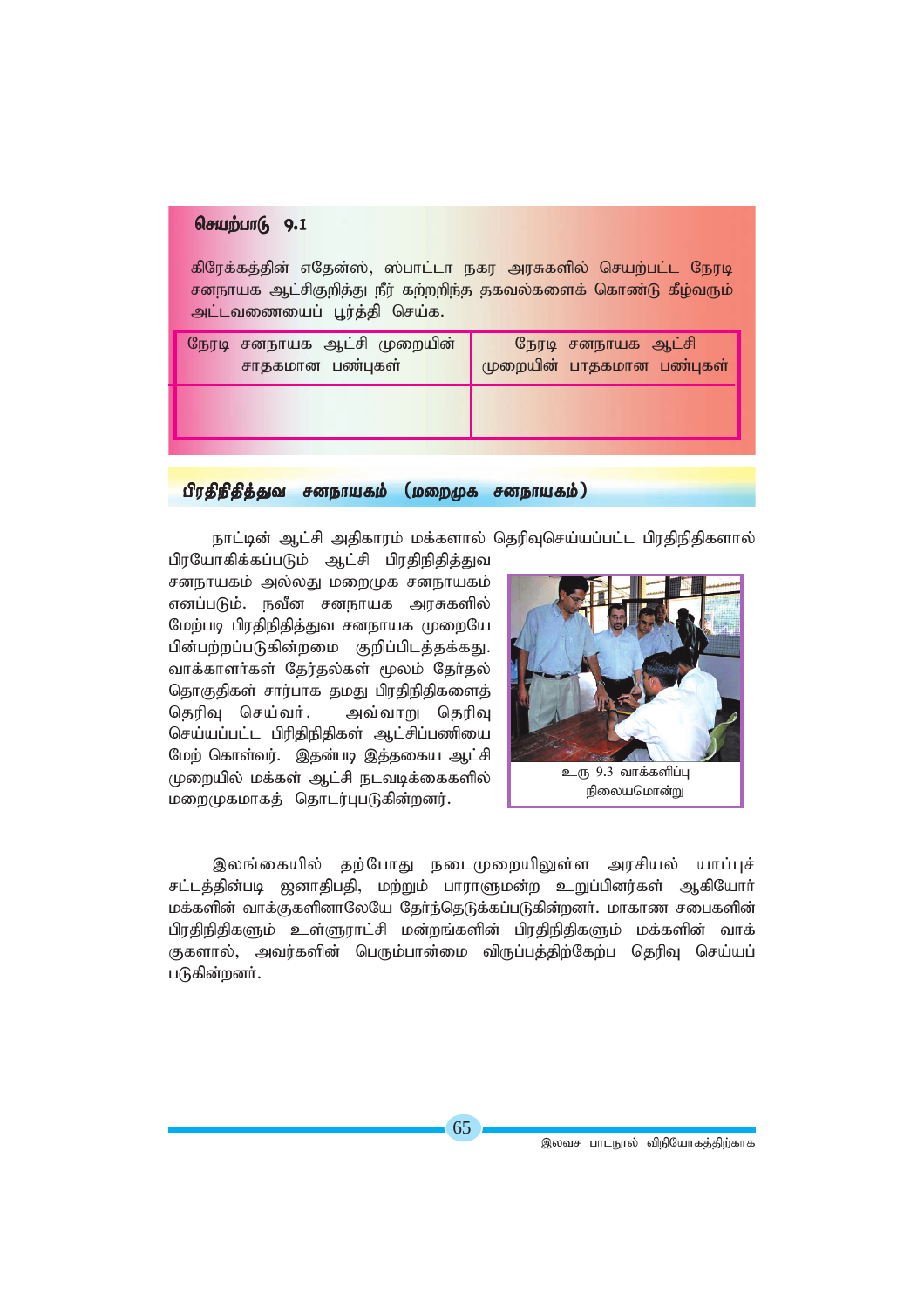### *Ml;rp epu;thfj;jpy; kf;fs; gq;Fgw;wy; epu;thfj;jpy; Ml;rp kf;fs;*

இலங்கை சனநாயக சோசலிசக் குடியரசு அரசியல் யாப்புச் சட்டத்தின் முதலாம் அத்தியாயத்தின் 3ஆம், 4ஆம் பிரிவுகளுக்கு ஏற்ப மக்கள் ஆட்சியில் பங்குபற்றுவது தொடர்பாகப் பின்வருமாறு எடுத்துரைக் கப்பட்டுள்ளது.

3ஆம் பிரிவு :- இலங்கைக் குடியரசில் இறைமை மக்களுக்குரியதாகும். இறைமை என்பது ஆட்சித் தத்துவங்கள், அடிப்படை உரிமைகள் , வாக்குரிமை ஆகியவற்றை உள்ளடக்கும்.

4ஆம் பிரிவு :- மக்களின் இறைமை அதிகாரமானது பின்வரும் விதமாகப் *பி*ரயோகிக்கப்படவும், அனுபவிக்கப்படவும் வேண்டும்.

- (அ) மக்களது சட்டமாக்கற் தத்துவம் மக்களால் தெரிவு செய்யப்பட்ட பிரதிநிதிகளைக் கொண்ட பாராளுமன்றத்தினாலும், மக்கள் **தீர்ப்பொன்றின்போது மக்களாலும் பிரயோகிக்கப்படுதல் வேண்டும்.**
- (ஆ) இலங்கையின் பாதுகாப்பு உள்ளிட்ட மக்களது ஆட்சித்துறைத் தத்துவம் மக்களால் தெரிவு செய்யப்படும் குடியரசு சனாதிபதியால் பிரயோகிக்கப்படுதல் வேண்டும்.
- மூலம் : 1978 இலங்கை சனநாயக சோசலிசக் குடியரசு அரசியலமைப்பு *ahg;G - 1Mk; mj;jpahak; mj;jpahak; -*

சனநாயக ஆட்சிமுறையினுள் தேர்தலில் மக்கள் வாக்களிப்பதன் மூலம் பெரும்பான்மை ஆசனங்களைக் கைப்பற்றிக் கொள்ளும் அரசியல் கட்சிக்கு அல்லது குழுவுக்கு நாட்டை ஆளும் அதிகாரம் கிடைக்க<u>ிறது</u>. அத்துடன் நாட்டை ஆட்சிபுரியத் தேவையான சட்டதிட்டங்கள் யாவும் பாராளுமன்ற மக்கள் *gpujpepjpfspd; ngUk;ghd;ik tpUg;gj;jpw;F mikaNt epiwNtw;wg;* படுகின்றன.

வரவு, செலவுத்திட்ட *rl;l%yk; 25 Nkyjpf* வாக்குகளால் பாராளுமன்றத்தில் நிறைவேறிய<u>த</u>ு

நடந்து முடிந்த மாகாண சபைத் தேர்தலில் *MSq;fl;rp 2***/***3* **பெரும்பான்மை** ஆசனங்களுடன் அமோக வெற்றி

பிரதிநிதித்துவ சனநாயக ஆட்சியில் ஆட்சியாளர்களைத் தெரிவு செய்தல்,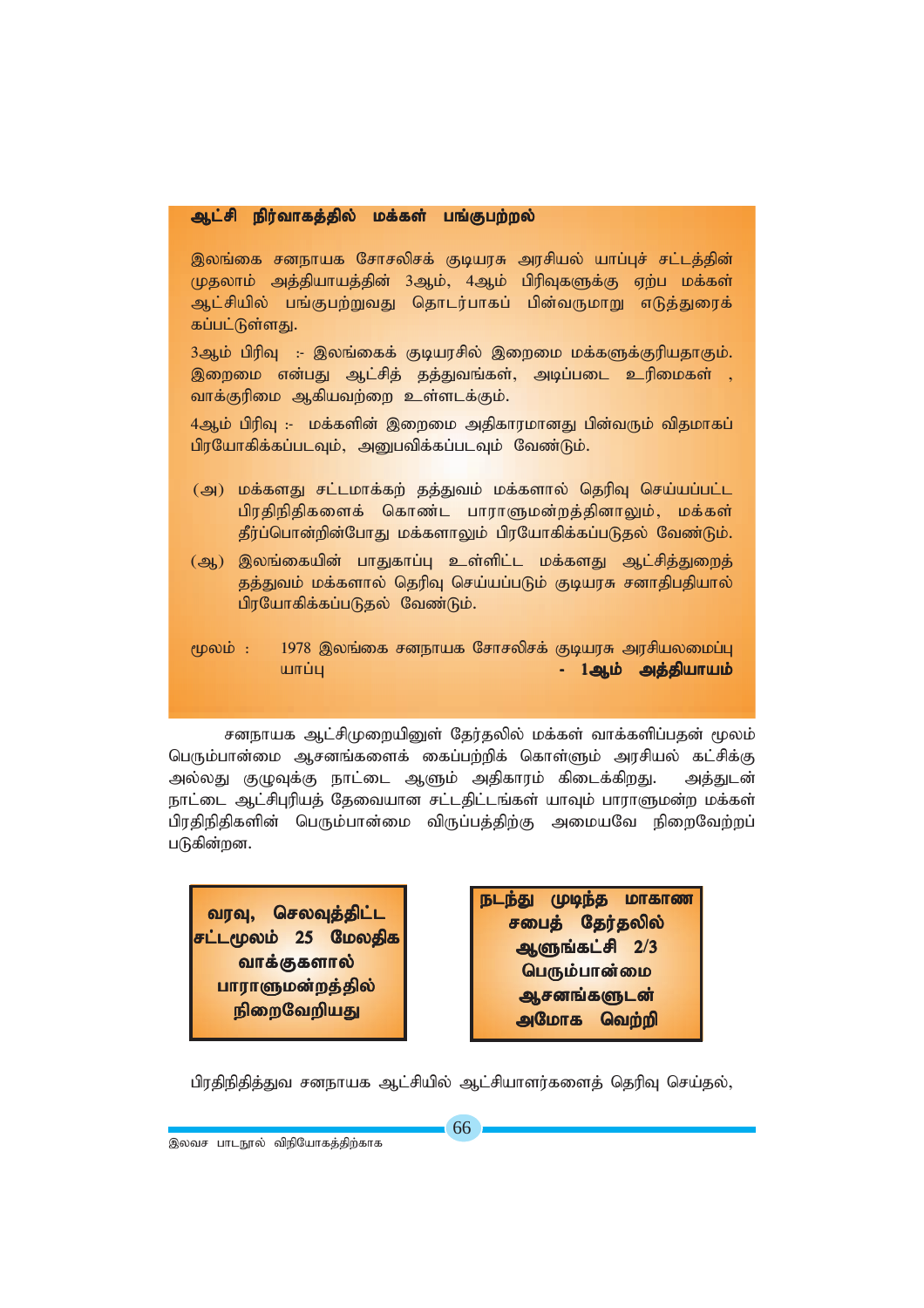ஆட்சியை நடத்துவதற்குரிய சட்டங்களை ஆக்குதல் என்பவற்றின் வழிமுறைகளைப் பின்வரும் விடயங்களிலிருந்து தெளிவாக விளங்கலாம்.

- $\,^*$  மக்களின் பெரும்பான்மை விருப்பத்திற்கு ஏற்பவே பிரதிநிதிகள் தெரிவு செய்யப்படுகின்றமை.
- \* பெரும்பான்மை ஆசனங்களைப் பெற்றுக்கொண்ட கட்சி ஆளும் அதிகாரக்கைப் பெற்றுக் கொள்ளல்.
- $*$  பெரும்பான்மை மக்கள் பிரதிநிதிகளின் விருப்பத்திற்கு அமைய பாராளுமன்றத்தில் சட்ட மூலங்களை நிறைவேற்றல்.

பிரதிநிதித்துவ சனநாயக முறையிலும் மக்களுக்கு நேரடியாக ஆட்சியில் பங்குபற்றுவதற்கு வாய்ப்புக்கள் ஏற்படுத்தப்பட்டுள்ளன. பிரான்ஸ், சுவிற்சர்லாந்து, இலங்கை ஆகிய நாடுகளில் மக்கள் அபிப்பிராய வாக்கெடுப்பு மூலம் மக்கள் தீர்ப்புக்களை நடத்துவதற்கு சட்டபூர்வமான ஏற்பாடுகள் காணப்படுகின்றன.

சனநாயக ஆட்சிமுறை காணப்படக்கூடிய நாடுகளுக்கு சில உதாரணங்கள் கீழே தரப்படுகின்றன.

| ∗ | பெரிய பிரித்தானியா | ∗ | நியூசிலாந்து |
|---|--------------------|---|--------------|
| ∗ | கனடா               | ∗ | இலங்கை       |
| ∗ | இந்தியா            | ∗ | சிங்கப்பூர்  |
| ∗ | பிரான்ஸ்           | ∗ | ஜப்பான்      |

### பிரதிநிதித்துவ சனநாயகத்தின் அடிப்படை இயல்புகள்.

- $\ast$ அரசியலமைப்புச் சட்டதிட்டங்களுக்கு ஏற்ப நாட்டின் ஆட்சி நிர்வாகம் நடைபெறல்.
- $\ast$ குறித்த தகைமையினை நிறைவுசெய்துள்ள சகல பிரஜைகளுக்கும் சர்வசன வாக்குரிமை காணப்படல்.
- தேர்தல் தொகுதிகளாக நாடு பிரிக்கப்பட்டிருத்தல்.
- $\ast$ ஆட்சி நிறுவனங்களுக்கான பிரதிநிதிகளைத் தோ்ந்தெடுக்கும் பொருட்டு சுதந்திரமாகவும் நீதியாகவும் தேர்தல் நடைபெறல்.
- நாட்டை ஆட்சிசெய்வதற்கான அரசாங்கம் மக்களின் வாக்குகள் மூலம் தெரிவுசெய்யப்படல்.
- கலந்துரையாடல் மூலம் ஆட்சி பற்றிய தீர்மானங்களை மேற்கொள்ளல்.
- $\ast$ அரசியல் கட்சிகள் காணப்படல். ஆளும் கட்சியும் எதிர்க்கட்சியும் இருத்தல்.
- அரசாங்கத்தின் அதிகாரங்கள் அதன் நிறுவனங்களுக்கு வழங்கப்பட்டுச் செயற்படுக்கப்படல்.
- நீதியை நிர்வாகம் செய்வதற்காக சுதந்திரமான நீதித்துறை முறை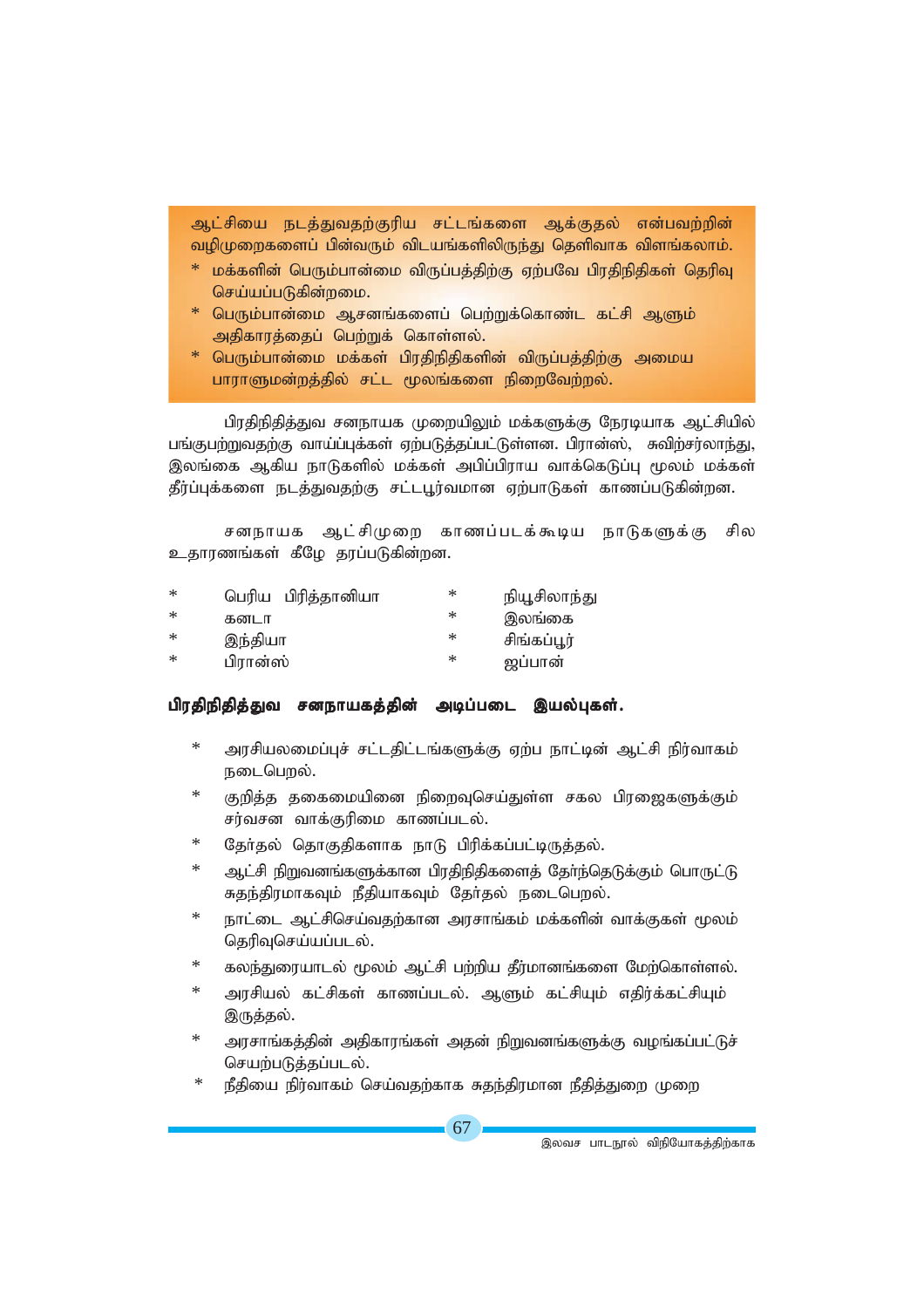காணப்படல்

- $\star$ சமுகத்திலுள்ள சகலருக்கும் சமமான உரிமைகள் கிடைக்கப்பெறலும், அடிப்படை உரிமைகளைப் பாதுகாப் பதற்குரிய வழிவகைகள் காணப்படலும்.
- சுகுந்திரமாகச் செயற்படக்கூடிய ஊடகத்துறை காணப்படல்.



- சுதந் திரமான வகையில் செயல்படக்கூடிய செல்வாக்குள்ள குழுக்கள் (நலன்பேணும் குழுக்கள்) காணப்படுதல்.
- மக்கள் சுதந்திரமான வகையில் கருத்துகளை வெளியிடுவதற்குரிய சந்தர்ப்பம் காணப்படல்.

சகல பிரசைகளுக்கும் சமத்துவமான உரிமைகள் வழங்கப்படல் சனநாயகத்தின் பிரதான இயல்பாக விளங்குகின்றது. அவ்வாறு அனுபவிப்பதற்கான ஒருவருக்குக் கிடைக்கக்கூடிய உரிமைகள் கீழே பட்டியலில் தரப்படுகின்றன.



68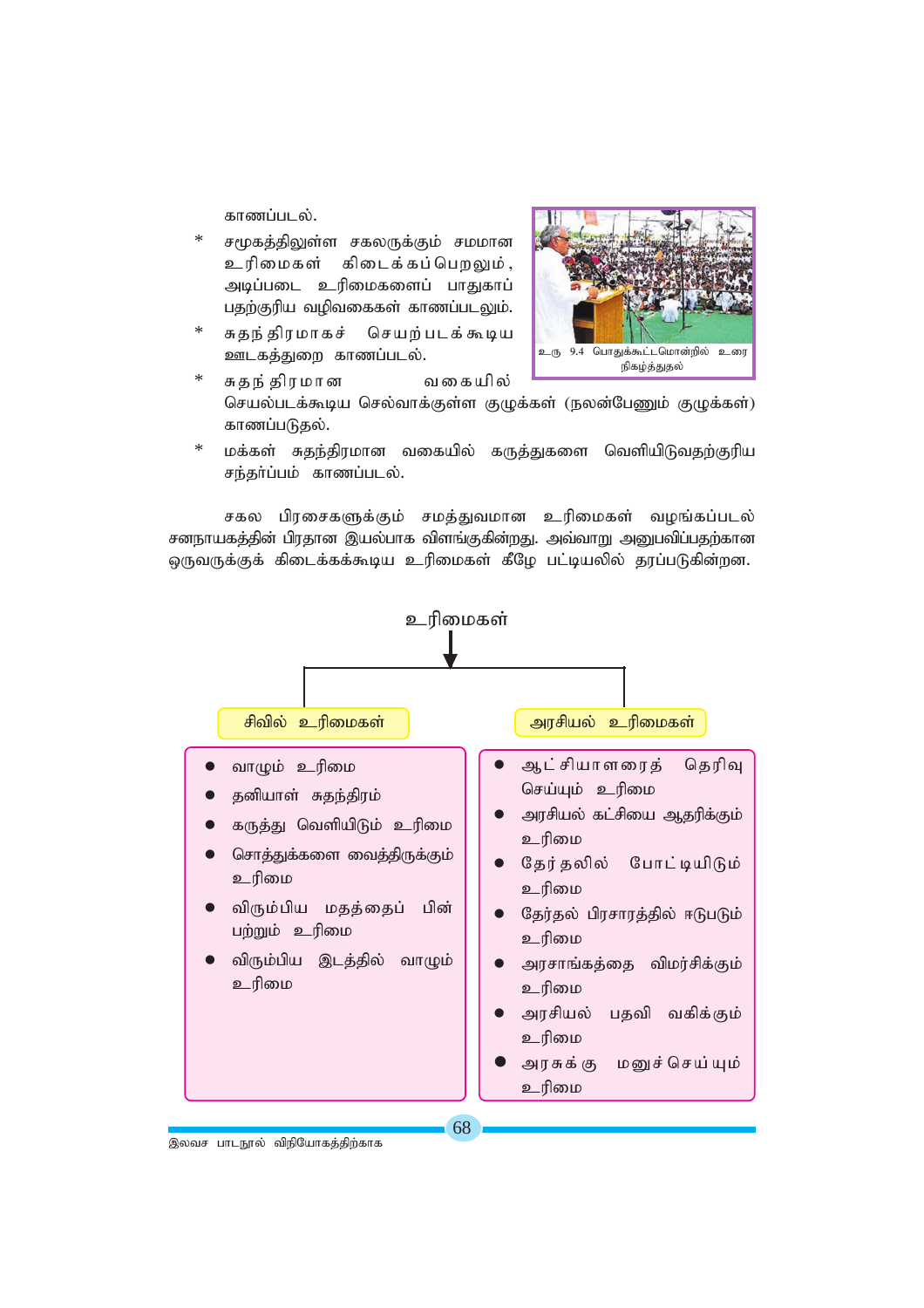### செயற்பாடு 9.2

<mark>உமது ஆசிரியரின் உதவியுடன் சனநாயக ஆட்சியின் கீழ் பிரசை</mark>  $\overline{\omega}$ ருவருக்கு உரித்தான சிவில் மற்றும் அரசியல் உரிமைகளை உள்ள <mark>டக்கிய பட்டியலொன்றைத் தயாரியுங்கள்.</mark>

இலங்கை சனநாயக சோசலிசக்குடியரசு அரசியலமைப்புக்கு ஏற்ப மக்களுக்கு நேரடி சனநாயகப் பண்பு அடிப்படையிலும், பிரதிநிதித்துவ சனநாயகப் பண்பு அடிப்படையிலும் ஆட்சியில் பங்குபற்றுவதற்குக் கிடைக்கப்பெறும் சந்தர்ப்பங்களைக் கீழ்த் தரப்பட்டுள்ள அட்டவணையில் பூர்த்தி செய்யுங்கள்.

| நேரடி சனநாயகத்தில் மக்கள்    | <u>பிரதிநிதித்துவ சனாநாயகத்தில்</u>       |
|------------------------------|-------------------------------------------|
| பங்கு பற்றும் சந்தர்ப்பங்கள் | <u> மக்கள் பங்குபற்றும்சந்தர்ப்பங்கள்</u> |
|                              |                                           |

## 9.3 சனநாயகம் வெற்றிபெறுவதற்கு அவசியமான காரணிகள்

அரசியல் சிந்தனையாளர்களும், அறிஞர்களும் சனநாயகம் பற்றி முன்வைத்துள்ள விளக்கங்களையும், சனநாயக ஆட்சியின் இயல்புகளையும் இதுவரை நீங்கள் விளங்கியிருப்பீர்கள். இப்போது சனநாயக ஆட்சிமுறை வெற்றியடைவது தொடர்பாக அவசியமான காரணிகள் பக்கம் உங்களது கவனத்தைச் செலுத்துங்கள்.

![](_page_7_Figure_6.jpeg)

இலவச பாடநூல் விநியோகத்திற்காக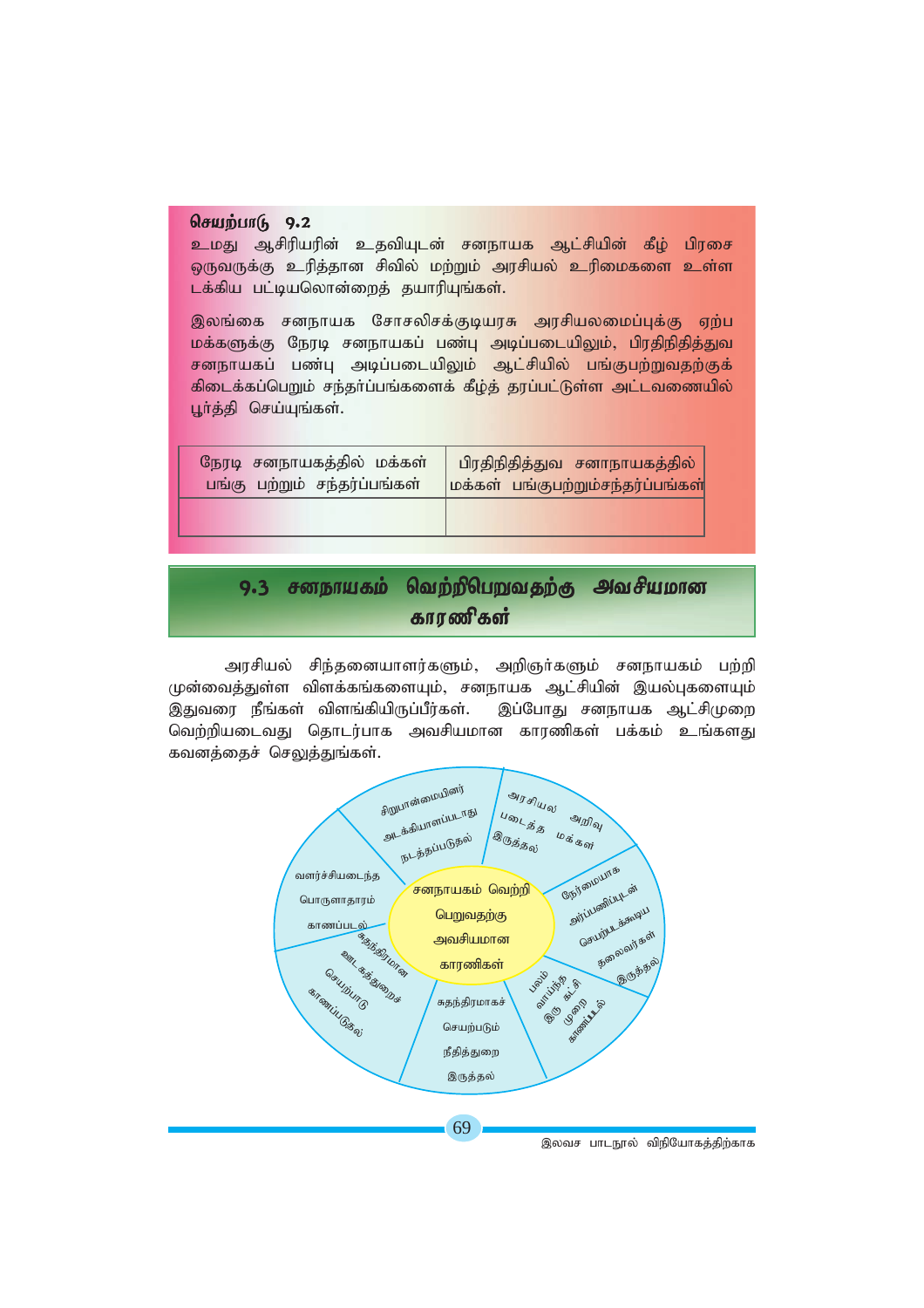சனநாயக ஆட்சிமுறை வெற்றியடைவதில் செல்வாக்குச் செலுத்தும் காரணிகளை *NkNy fhl;lg;gl;Ls;s cUtpypUe;J tpsq;fpf; nfhs;syhk;.*

### *murpay; mwpTgilj;j kf;fs; ,Uj;jy; mwpTgilj;j ,Uj;jy; kf;fs;*

அரசியல் பற்றிய அறிவுடைய புத்திசாதுரியம் நிறைந்த மக்கள் இருப்பது சனநாயக ஆட்சி வெற்றிபெறுவதற்கு அவசியமானதாகும்.

தேர்தலின்போது அரசியல்கட்சிகள் அல்லது சுயேச்சைக் குழுக்களால் மேற்கொள்ளப்படும் பிரச்சாரங்களை நன்றாக ஆராய்ந்து பார்த்து தமது வாக்கினைப் பயன்படுத்துவதனால் நாட்டிற்குப் பொருத்தமான ஆட்சியாளர்களைத் தெரிவுசெய்யும் வாய்ப்பு வாக்காளருக்குக் கிடைக்கிறது. அத்துடன் அதிகாரத்திற்கு வந்தபின்பு ஆளும் கட்சியினால் செயற்படுத்தப்படும் கொள்கைகள் மற்றும் திட்டங்கள் குறித்து அவதானத்துடன் இருப்பது மக்களின் கடமையாகும். இதற்காக மக்கள் சிறந்த அரசியல் அறிவுடையோராக இருக்க வேண்டியுள்ளது.

அதேபோன்று அரசியல் அறிவு படைத்த புத்திசாதுரியமான மக்களைக் கொண்ட சமூகத்தின் அங்கத்தவர்கள் தமது உரிமைகளை அனுபவிப்பதோடு பிறரது உரிமைகளுக்கு மதிப்பளிப்பவர்களாகவும் விளங்குவர். இதன் காரணமாக சமூக முரண்பாடுகள் மற்றும் வன்முறைகளை ஒழிப்பதற்கும், குற்றச் செயல்கள் துஷ்பிரயோகங்களற்ற சமூகமொன்றை உருவாக்குவதற்கும் வாய்ப்புக் கிடைக்கின்றது.

### *mh;g;gzpg;Gld; nrayhw;wf;\$ba jiyikj;Jtk; ,Uj;jy; mh;g;gzpg;Gld; nrayhw;wf;\$ba jiyikj;Jtk; ,Uj;jy; mh;g;gzpg;Gld; ,Uj;jy;*

கடந்த ஆண்டில் வாழ்க்கைத் தேர்ச்சியும் குடியுரிமைக் கல்வியும் *ghlj;ijf; fw;wNghJ> jiyikj;Jtk;> jiyikj;Jtg; gz;Gfs;>* தலைமைத்துவப் பண்புகளை எவ்வாறு வளர்த்துக் கொள்ளலாம் என்பன பற்றிய அறையவத்தைப் பெற்றிருப்பீர்கள்.

சனநாயக ஆட்சியில் பிரதேச மட்டம் தொடக்கம் தேசியமட்டம்வரை ஆட்சி நிர்வாகத்தை நடாத்துவதற்காக பிரதிநிதிகள் மக்களின் வாக்குகள் மூலம் தெரிவு செய்யப்படுகின்றனர். அவ்வாறு தெரிவு செய்யப்படும் பிரதிநிதிகள்; மற்றும் தலைவர்களின் முக்கியபணி தேசிய அபிவிருத்தியை நோக்கமாகக் கொண்டு ஆட்சியை மேற்கொள்வதாகும். தலைவர்கள் நேர்மையாகவும், அர்ப்பணிப்புடனும் பொறுப்பு வாய்ந்த விதத்திலும் செயற்படுவதே மக்களின் எதிர்பார்ப்பாகும். அத்துடன் தலைவர்கள் அர்ப்பணிப்புடன் செயற்படுவதானது மக்களின் நம்பிக்கையை வெல்வதற்கும், தேசிய அபிவிருத்திக்கும் காரணமாகலாம்.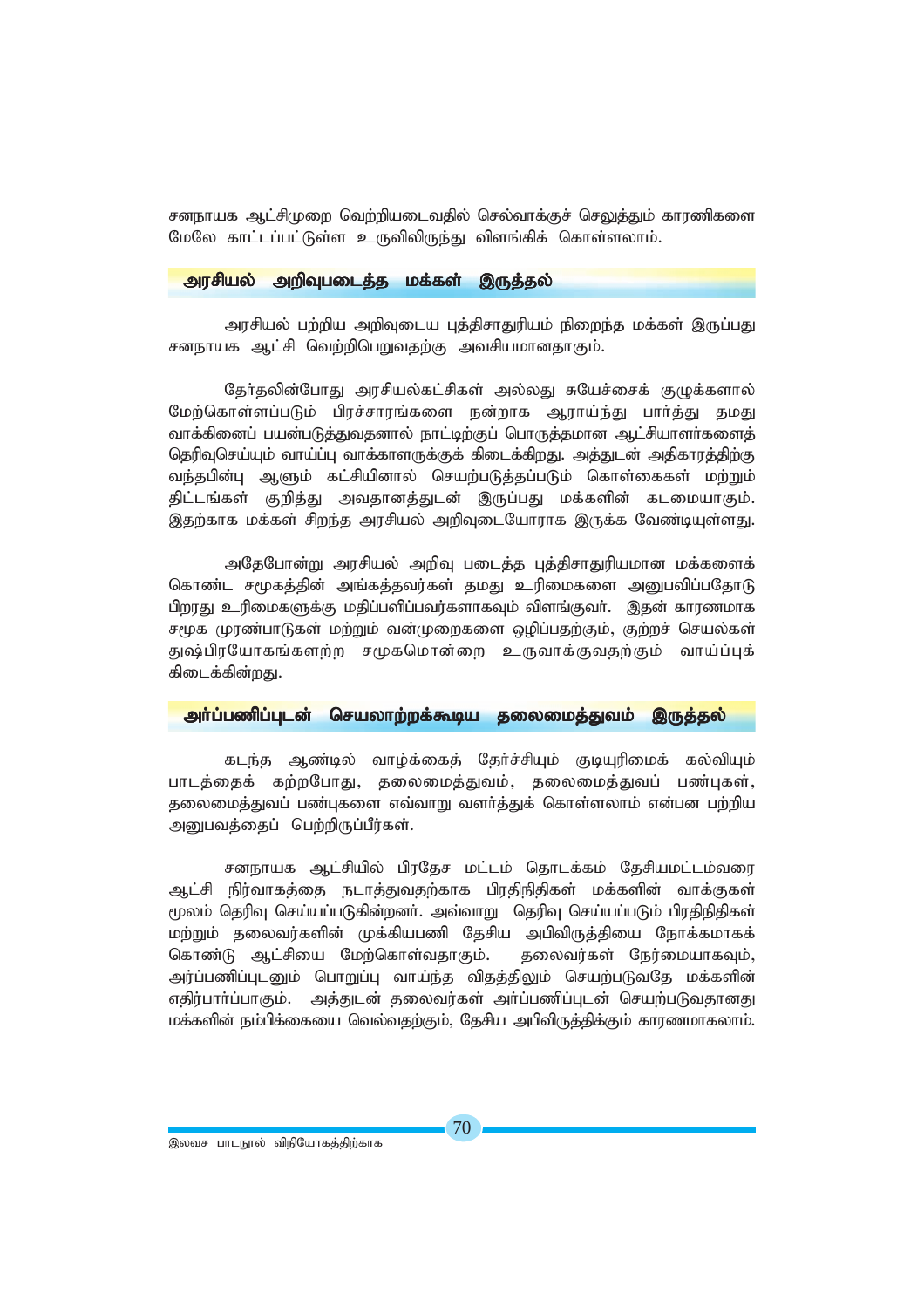|  |  | மக்களின் தலைவர்களால் மேற்கொள்ளப்பட |  |  | ் வேண்டிய சில கடமைகள் |
|--|--|------------------------------------|--|--|-----------------------|
|--|--|------------------------------------|--|--|-----------------------|

- $\blacklozenge$  கூர்மையாகச் செயற்படுதல்
- அர்ப்பணிப்புடன் செயலாற்று**தல்**
- பிறரது கருத்துகளுக்கு மதிப்பளித்தல்
- எதிர்க்கருத்துக்களை சகித்துக்கொள்ளல்
- நாட்டின் சுதந்திரம், உரிமைகள், சமத்துவம் என்பனவற்றைப் பாதுகாக்க உழைத்தல்
- சகல பிரசைகளையும் சமத்துவமாக நடத்துதல்.
- ஒத்து**மைப்புடன் கருமமாற்றுதல்**
- தேசிய அபிவிருத்தியை நோக்கமாகக் கொண்டு செயற்படல்

### *gyk; tha;e;j ,Ufl;rp Kiw fhzg;gly; tha;e;j gyk; fhzg;gly;*

சனநாயக ஆட்சிமுறையை செயற்படுத்துவதற்கு அரசியல் கட்சிகள் இருப்பது அவசியமாகும். அதிலும் வெற்றிகரமான சனநாயகம் நிலவுவதற்கு பலம்மிக்க இருகட்சிமுறை அவசியமாகும். தற்போது சனநாயக ஆட்சிமுறை மேற்கொள்ளப்படும் நாடுகளில் இருகட்சிமுறை மற்றும் பலகட்சிமுறை ஆகியன நடைமுறையிலுள்ளன.

இருகட்சிமுறை செயற்படும் போது தேர்தலில் பிரதான ஆளும் கட்சி ஒன்றும் பிரதான எதிர்க்கட்சி ஒன்றும் உருவாகும் வாய்ப்புள்ளது. பலமான ஆளும் கட்சி அமைவது ஆட்சி சிறப்பாக நடைபெறுவதற்குக் காரணமாக<u>ிறது</u>. அதேபோன்று அரசியல்யாப்புச் சட்டத்தில் ஒழுங்குசெய்யப்பட்டுள்ள குறித்த காலப்பகுகியினுள் அரசாங்கக்கின் கொள்கைகளை உரியவாறு நடைமுறைப் படுத்துவதற்கும் இது துணைபுரிகிறது.

பிரதான எதிர்க்கட்சி உருவாக்கப்பட்டிருப்பதன் மூலம் ஆளும்கட்சி செய்யும் தவறுகளைச் சுட்டிக் காட்டவும், ஆளும் கட்சிக்கு தமது பணிகளைச் செய்யமுடியாதபோது அதனை மாற்றியமைத்து அரசாங்கத்தைப் பொறுப்பேற்கவும் முடியுமாகிறது. அதேவேளை இரு கட்சி முறையின் கீழ் தேர்தலில் ஆட்சிபுரியும் கட்சியை மக்கள் உறுதியாகத் தீர்மானித்துக் கொள்ளவும் *KbfpwJ.*

இருகட்சி முறை காணப்படும் நாட்டில் அதிகாரத்துக்கு வரும் ஆளும் கட்சிக்கு தன் எண்ணப்படி செயற்படும் வாய்ப்பு இருத்தல், இரு கட்சிகளின்மீதும் விருப்பமற்ற வாக்காளர்களுக்கு தமது விருப்பங்களை வெளிக்காட்டுவதற்கான வாய்ப்பு இல்லாமை போன்ற குறைபாடுகளும் உள்ளன.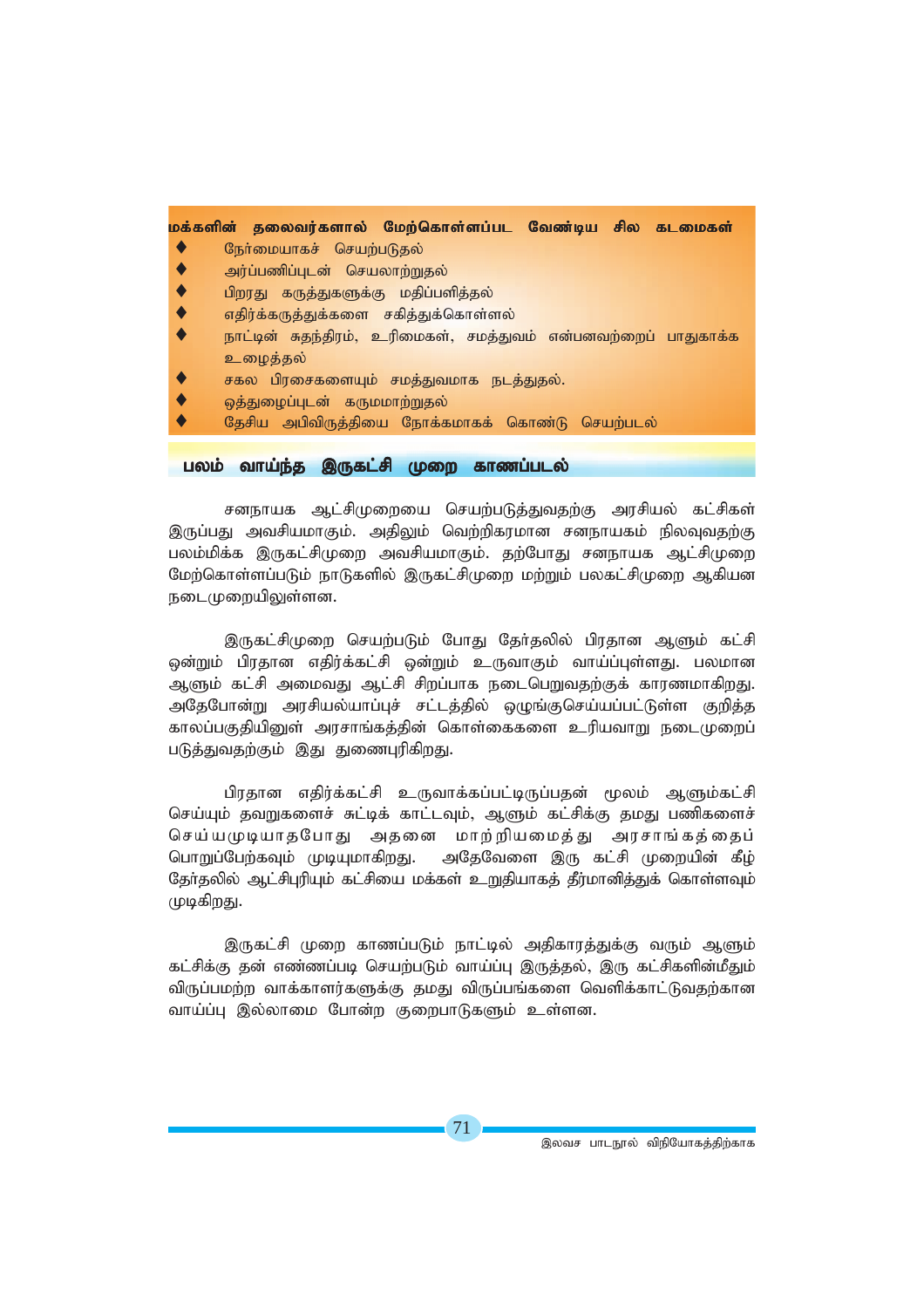### *Rje;jpukhd ePjpj;Jiwr; nraw;ghL fhzg;gly; Rje;jpukhd ePjpj;Jiwr; nraw;ghL fhzg;gly;Rje;jpukhd ePjpj;Jiwr; nraw;ghL fhzg;gly;*

நாட்டை ஆட்சிசெய்வகற்கு சட்டகிட்டங்கள் அவசியமானவை. அது போன்று சகலருக்கும் பொதுவான சட்ட ஒழுங்கொன்று செயற்படல் சட்டத்திற்குக் கீழ்ப்படிவுள்ள சமூகமொன்று உருவாகுவதற்கு அடிப்படையாக அமையும். *rl;lj;jpd; fPo;g;gbjy;> ePjpj;Jiwapd; Rje;jpuj;ijg; ghJfhj;jy; Mfpad rdehaf Ml;rp ntw;wp ngWtjw;F Kf;fpa fhuzpfshFk;. r%fg; ghJfhg;G>* சமூக முன்னேற்றம் என்பன நீதிமன்றங்கள் சுதந்திரமாகச் செயற்படுவதிலும் *kf;fs; rl;lj;jpw;Ff; fPo;g;gbtjpYNk jq;fpAs;sd.*

### *Rje;jpukhd Clfj;Jiwr; nraw;ghL fhzg;gly; Rje;jpukhd Clfj;Jiwr; nraw;ghL fhzg;gly;Rje;jpukhd nraw;ghL*

சுதந்திரமான ஊடகத்துறை சனநாயக ஆட்சிமுறையின் வெற்றிக்குத் துணைபுரியும் மற்றுமொரு காரணியாகும். நாளாந்தம் செய்திகளை அறிந்து கொள்வதற்குரிய சந்தா்ப்பங்களை வழங்குவதுடன் திட்டங்களை வகுத்து இரசனை *czu;Tf;Fk; Mf;f epu;khzj;Jf;Fk; tha;g;gpid toq;Fjy;> Clfq;fs; %yk; epiwNtw;w Ntz;ba gzpahFk;. gf;fr; rhh;gpd;wp cz;ikahd* செய்திகளை வழங்குவதனூடாக சரியான பொதுசன அபிப்பிராயத்தைக் கட்டியெழுப்புவதற்கு ஊடகத்துறைக்கு முடிகிறது.

பத்திரிகைகள், சஞ்சிகைகள், வானொலி மற்றும் தொலைக்காட்சி ஆகியன *vkJ ehl;by; fhzg;gLk; njhlu;Gr; rhjdq;fSf;F cjhuzq;fshFk;.*

![](_page_10_Picture_5.jpeg)

இலவச பாடநூல் விநியோகத்திற்காக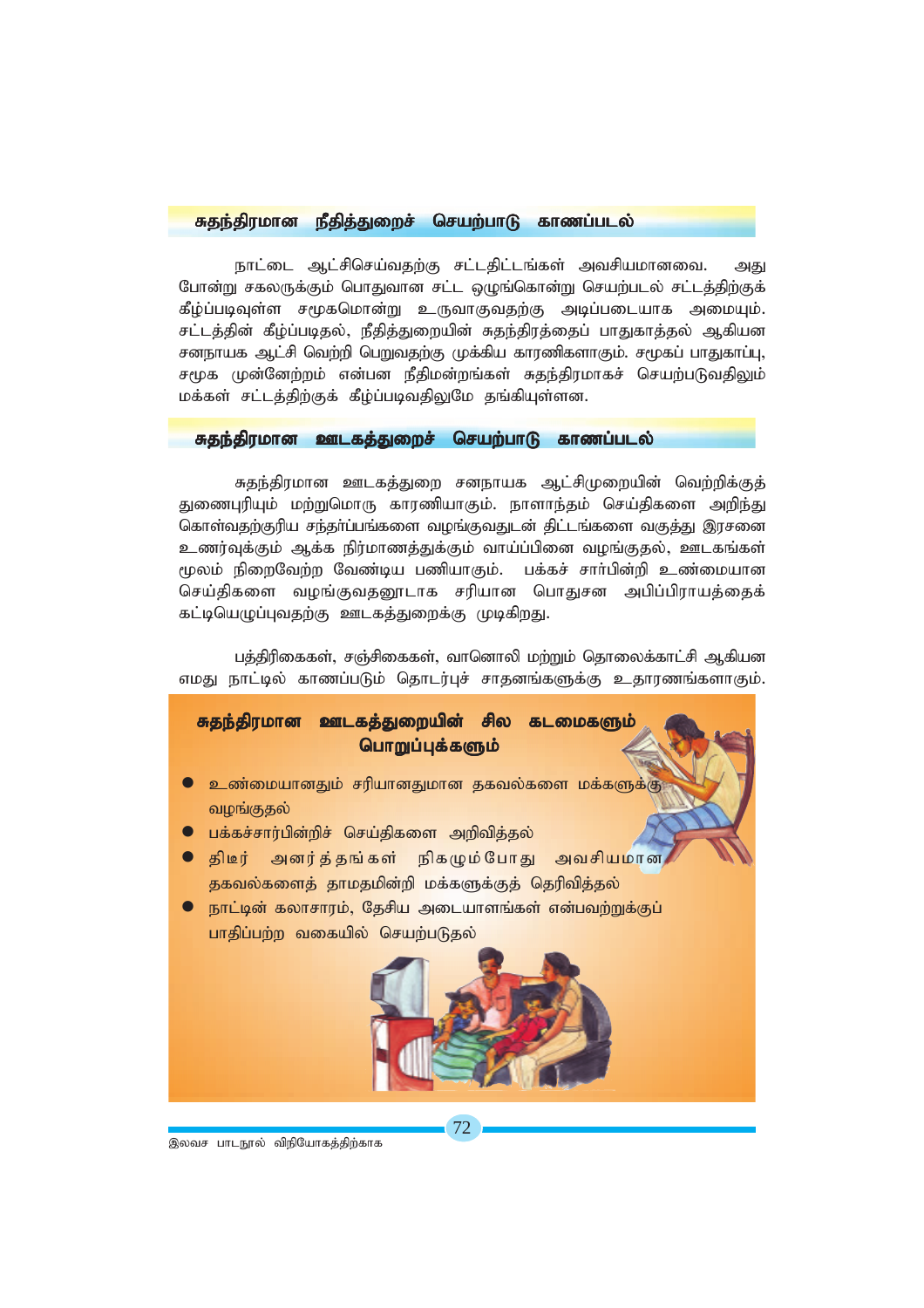### *nghUshjhuk; tsh;r;rpaile;j kl;lj;jpy; fhzg;gly; nghUshjhuk; tsh;r;rpaile;j kl;lj;jpy; fhzg;gly;*

நாட்டின் பொருளாதாரமட்டம் சிறப்பாக வளர்ச்சியடைந்திருத்தல் சனநாயக ஆட்சிமுறையின் வெற்றிக்கு உதவும் ஒரு காரணியாகும். மனித உரிமைகள், சமத்துவம், சமூகப் பாதுகாப்பு ஆகியன சமூகத்தில் ச<u>ிறந்து</u> விளங்குவதற்கு நாட்டின் பொருளாதாரம் உறுதியாக இருப்பது அவசியம். நாட்டின் பொருளாதார நிலை சிறந்து விளங்கும்போது மக்களின் பொருளாதார நிலையும் முன்னேற்றமடையும். எவருடைய வற்புறுத்தலுக்கும் அடிபணியாது, சுதந்திரமாகக் கருத்துக்களைக் கொண்டிருப்பதற்கும், சரியானவகையில் தீர்மானங்களை மேற்கொள்வதற்கும் இதன்மூலம் மக்களுக்கு வாய்ப்புக் கிடைக்கும்.

### $\frac{1}{2}$ றுபான்மையோர் அடக்கியாளப்படாது நடத்தப்படல்

பெரும்பான்மையினரின் விருப்பத்திற்கு அமைய சனநாயக ஆட்சிமுறை நடைபெறுகின்றபோகும், சிறுபான்மையினரின் கருக்குக்கள் எண்ணங்களுக்கு மதிப்பளிக்க வேண்டும். இது சனநாயக ஆட்சிமுறையின் மிகச்சிறந்த இயல்பு ஆகும். பெரும்பான்மையினர் போன்று சிறுபான்மையினருக்கும் சமத்துவமான உரிமைகள் கிடைப்பதற்கு, சிறுபான்மையினரின் கருத்துக்களுக்கு மதிப்பளிப்பது சனநாயக ஆட்சிமுறை வெற்றிபெறுவதற்கு அவசியமானதாகும்.

### கெயற்பாடு 9.3

- 1. சனநாயக சமூகத்தின் பிரசை என்றவகையில் உங்களிடத்தில் வளர்ச்சியடைய வேண்டிய பண்புகளைப் பட்டியல்படுத்துங்கள்.
- 2. சனநாயக மக்கள் சமூகத்தின் செயற்பாட்டுக்கு உதவக்கூடிய <mark>பண்புகளை உங்களிடத்தில் வளர்த்துக் கொள்வதற்காகப்</mark> பாடசாலை மூலம் கிடைக்கப்பெறும் வாய்ப்புக்களைக் குறிப்பிடுங்கள்.
- 3. குடும்ப அலகு ஒன்றினுள் சனநாயக ரீதியாகச் செயற்படுவதற்குரிய சந்தா்ப்பங்களை நினைவு கூர்ந்து அவற்றைத் தொகுத்து அறிக்கைப் படுத்துங்கள்.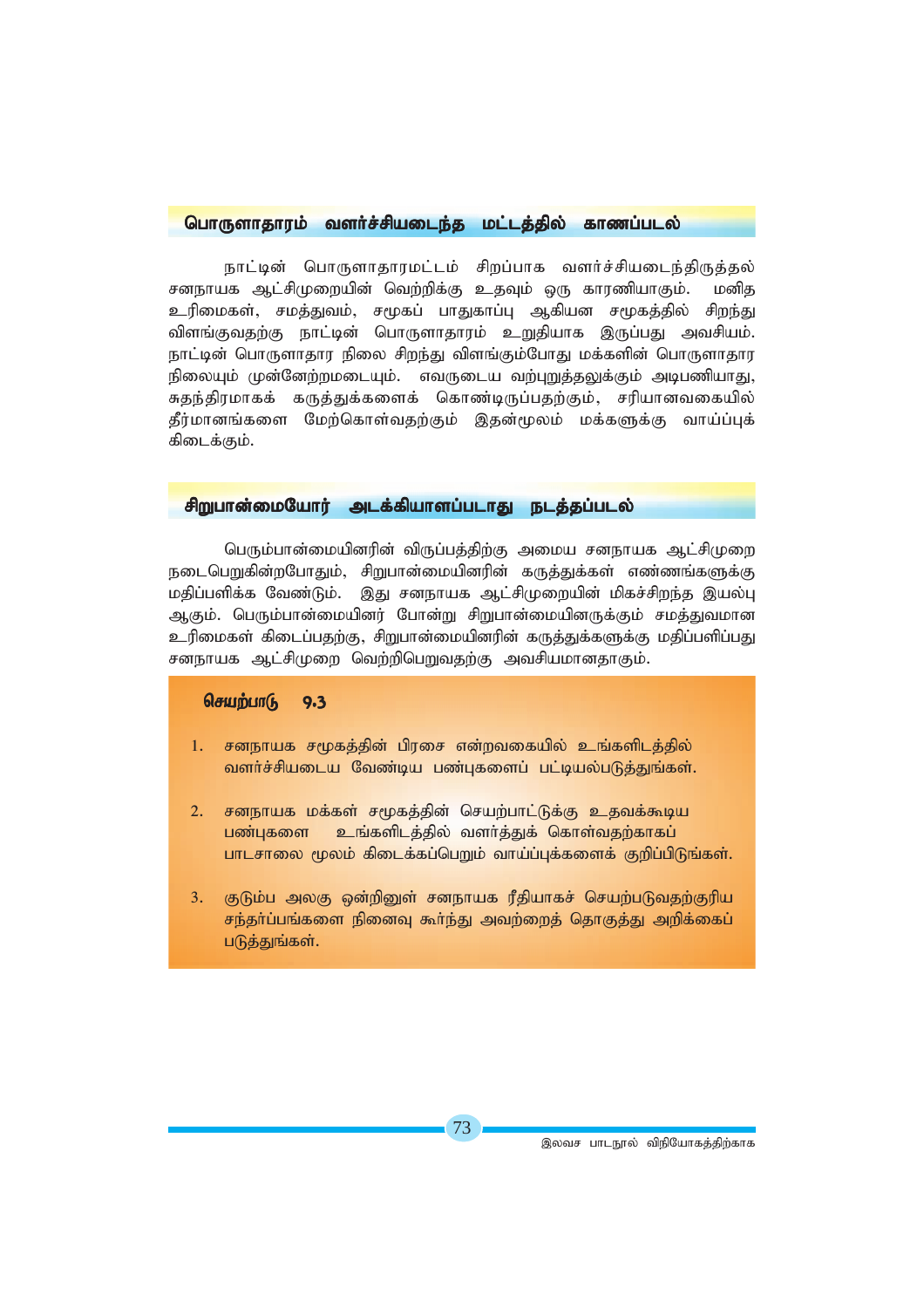### 9.4 அரசியல் கட்சிகள்

இலங்கையில் அதிக எண்ணிக்கையான அரசியல் கட்சிகள் காணப்படுவதனை நீங்கள் அறிவீர்கள். தோ்தல்கள் நடைபெறும் சந்தா்ப்பங்களில் ஊடகங்களில் காண்பிக்கப்படும் விளம்பரங்கள், அறிவித்தல்கள், சுவரொட்டிகள், பத்திரிகைகள், தேர்தல் பிரச்சாரக் கூட்டங்கள் போன்றவற்றின் மூலம் நீங்கள் இதுபற்றிய அனுபவங்களைப் பெற்றிருக்கக் கூடும்.

நாட்டை ஆட்சிபுரிவதற்காக ஒழுங்கமைந்துள்ள நிரந்தரமான கொள் கைகளையும், குறிக்கோள்களையும் கொண்டு அரசாங்க அதிகாரத்தைப் பெற்றுக் கொள்ளும் நோக்கில் தொழிற்படுகின்ற நபர்களின் குழுவை நாம் அரசியல் கட்சி எனலாம். அரசியல் கட்சி என்றால் என்ன என்பதை விளங்குவதற்கு அரசியல் அறிஞர்கள் மற்றும் அரசியல் சிந்தனையாளர்களால் முன்வைக்கப்பட்டுள்ள கருத்துக்களை ஆராய்ந்து பார்ப்போம்.

''அரசியல் கட்சி என்பது ஒழுங்குபடுத்தப்பட்ட அரசியல் சமூகங்களில் அரசியல் அதிகாரத்தைப் பெறுதல், அவ்வதிகாரத்தை செயற்படுத் துவதற்குரிய குறிக்கோள்களைக் கொண்டதுமான ஒன்றுசேர்ந்துள்ள நபர்களின் குழுவாகும்."

-மொறிஸ் டுவேஜர் -

"அரசியல் கட்சி என்பது பொதுக்கொள்கைகளின் கீழ் தேசப் பற்றுடையோருக்குச் சேவை செய்யும்பொருட்டு ஒன்றிணைந்துள்ள நபர்களின் குழுவாகும்'' - எட்மன்ட் பேர்க்-

இதன்படி அரசியல் கட்சி என்பது அரசாங்க அதிகாரத்தைப் பெற்றுக் கொள்வதனை நோக்காகக் கொண்டு ஒழுங்கமைந்த ஒத்த அரசியல் கருத்துக் களையுடைய பிரசைகள் குழுவாக ஒன்றுபட்டு இயங்குவதாகும் என அறிந்து கொள்ளலாம்.

### அரசியல் கட்சிமுறை

இன்று உலகின் பல்வேறு நாடுகளிலும் செயற்படுகின்ற கட்சிகளின் எண்ணிக்கை, அரசாங்கத்தை அமைப்பதில் பங்கு கொள்ளும் கட்சிகளின் எண்ணிக்கை என்பவற்றை அடிப்படையாகக் கொண்டு அரசியல் கட்சி முறை மூன்று வகைகளில் பிரித்து நோக்கப்படுகின்றது.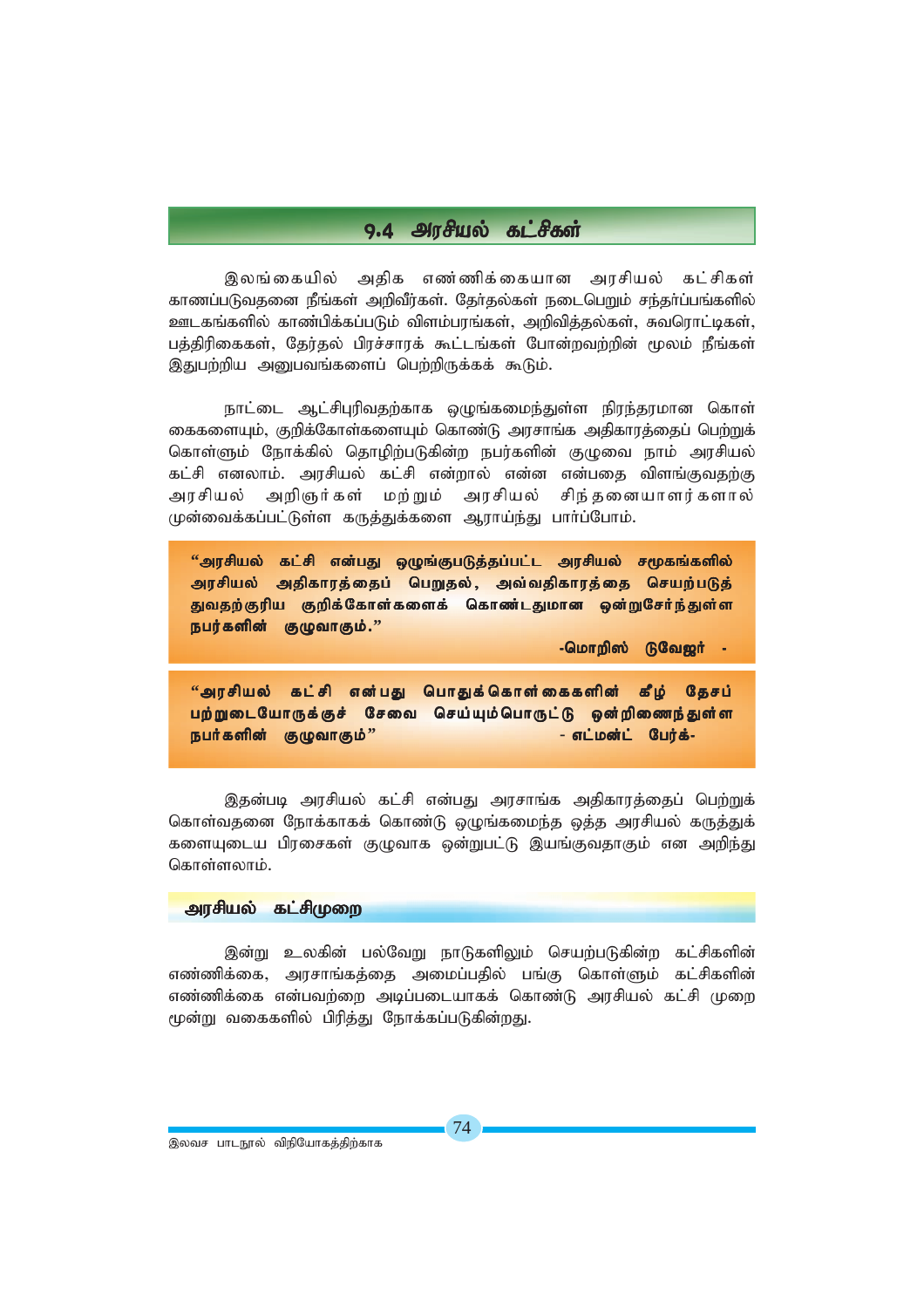அரசாங்க அதிகாரத்தை வழக்கமாக ஓர் அரசியல் ஒருகட்சிமுறை :-கட்சி மாத்திரம் கொண்டிருத்தல்.

இருகட்சி முறை :- நாட்டில் பல அரசியல் கட்சிகள் இருந்தாலும் இரு பிரதான கட்சிகள் மாறிமாறி அரசாங்க அதிகாரத்தைக் கொண்டிருத்தல்.

பலகட்சி முறை :- நாட்டில் பல எண்ணிக்கையான அரசியல் கட்சிகள் காணப்படுகின்ற போதும், அரசாங்க அதிகாரத்தை இரண்டுக்கு மேற்பட்ட கட்சிகள் மாறிமாறிக் கொண்டிருத்தல்.

மேற்குறிப்பிடப்பட்டுள்ள கட்சிமுறைகள் நடைமுறையிலுள்ள நாடுகள் சிலவற்றின் விபரங்களைக் கீழ்வரும் அட்டவணைமூலம் நீங்கள் அறிந்து கொள்ளலாம்.

| கட்சி முறை     | காணப்படும் நாடுகள்                    |  |  |  |
|----------------|---------------------------------------|--|--|--|
| ஒரு கட்சி முறை | சீனா, கியூபா, வடகொரியா, வியட்னாம்     |  |  |  |
| இரு கட்சி முறை | பிரித்தானியா, ஐக்கிய அமெரிக்க நாடுகள் |  |  |  |
| பலகட்சி முறை   | பிரான்ஸ், இந்தியா,இலங்கை              |  |  |  |

பிரதிநிதித்துவ சனநாயகத்தை நடைமுறைப்படுத்துவது தொடர்பில் அாசியல் கட்சிகள் மிக முக்கியமான பொறுப்பக்களை நிறைவேற்றுகின்றன. கட்சி முறையின்றி பிரதிநிதித்துவ சனநாயகத்தை நடைமுறைப்படுத்துவதற்கு வேறு வழிவகைகள் எதுவும் கிடையாது என்பது குறிப்பிடத்தக்கது.

#### சமூக <u>ஐக்கியத்தை ஏற்படுத்துவது தொடர்பில் அரசியல்</u> கட்சிகளின் பணிகள்

சனநாயக ஆட்சிமுறை நடைபெறும் பெரும்பாலான நாடுகளில் இருகட்சி முறை அல்லது பலகட்சி முறையே பின்பற்றப்படுகிறது. இது சமூக ஐக்கியம், சமூக முன்னேற்றம் என்பவற்றுக்கும் சனநாயக மக்கள் சமூகத்தின் இயக்கத்திற்கும் காரணமாகிறது. இதன் காரணமாக அரசியல் கட்சி ஒன்று சமூக ஐக்கியத்தை ஏற்படுத்துவதற்காகச் சிறப்பாகச் செயற்படுவதன் மூலம் சமூக முன்னேற்றம் ஏற்படுவதற்குத் துணையாக அமையலாம்.

நாட்டு மக்களின் அரசியல், சமூக பொருளாதார அபிலாசைகள் பலதரப்பட்டவை. பிரசை ஒருவருக்கு அரசியல் ரீதியாகத் தாம் விரும்பும் எந்தவொரு கருத்தினையும் கொண்டிருப்பதற்குச் சுதந்திரம் உண்டு. அதன்படி வாழும் ஒவ்வொரு நபரும் தனித்தனியாகப் பல்வேறு சமூகத்தில் அபிப்பிராயங்களையும், கருத்துக்களையும் கொண்டிருக்கலாம். அவ்வாறு பல்வேறு

இலவச பாடநூல் விநியோகத்திற்காக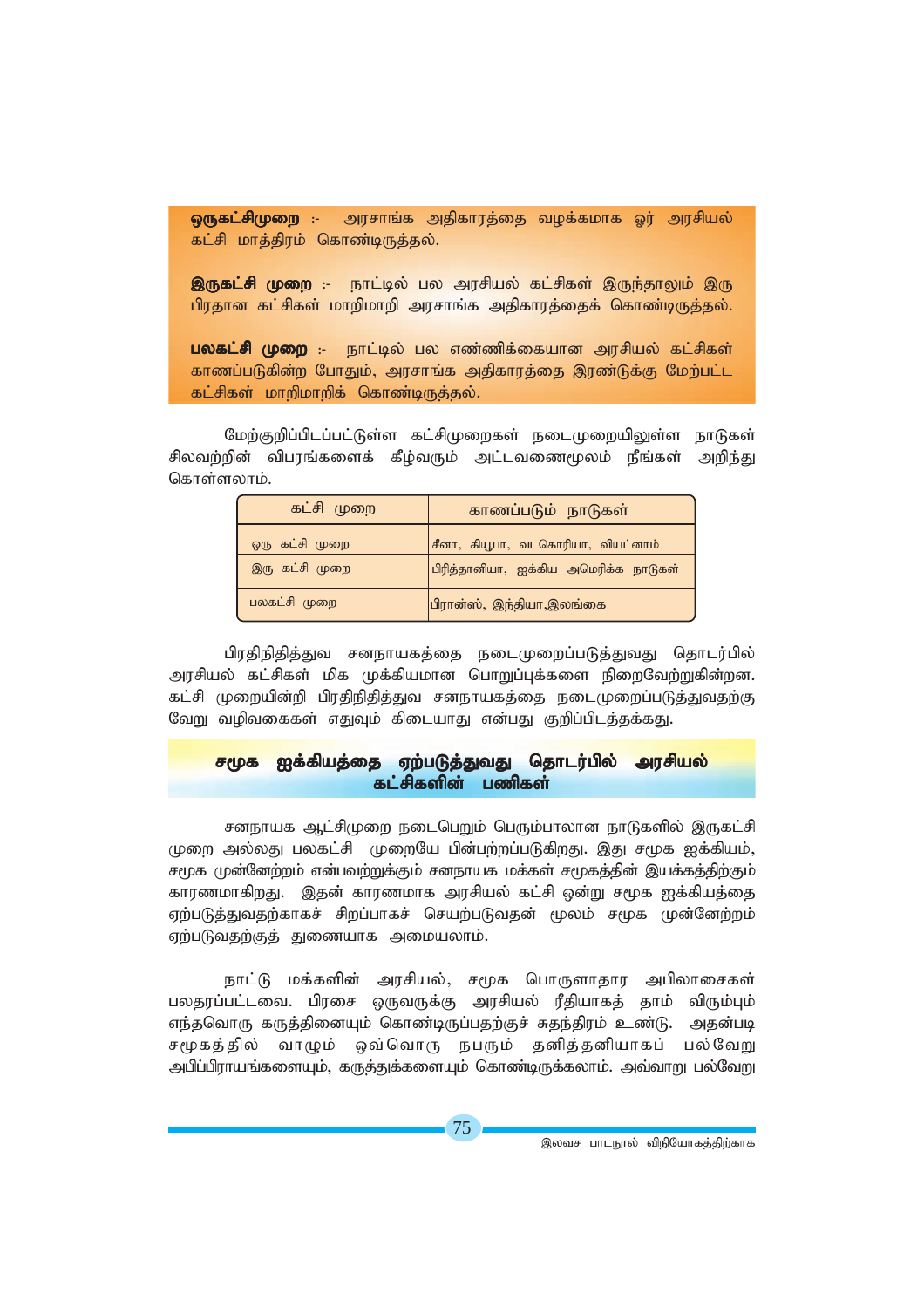கருத்துக்களைக் கொண்டிருப்போருக்கு மத்தியில் பொதுவான கருத்தினைக் கட்டியெழுப்பி மக்கள் மத்தியில் ஐக்கியத்தை ஏற்படுத்துகின்ற பிரதான ஊடகம் என்ற வகையில் அரசியல் கட்சிகள் செயற்படுகின்றன. பரந்து கிடக்கும் மக்களின் அபிப்பிராயங்களை ஒன்றுசேர்ப்பதற்கான பொதுவான கொள்கைக் திட்டத்தை சமூகத்தில் முன்வைத்து அதற்கு உடன்படுகின்ற மக்களைத் தமது கட்சியில் இணைத்துக் கொள்வதற்கு அரசியல் கட்சிகளுக்கு வாய்ப்புக் கிடைக்கின்றது.

இதன்படி பரந்து கிடக்கும் மக்களின் கருத்துக்களை ஒன்றுசேர்ப்பதன் மூலம் சமூகத்தில் ஒருமைப்பாட்டை ஏற்படுத்த அரசியல் கட்சியால் முடியும்.

இவ்வாறான வழியில் ஒழுங்கமைகின்ற பல்வேறு கட்சிகளுக்குள்ளே பல்வேறு கருத்துக்களும் அபிப்பிராயங்களும் காணப்பட்டாலும் அக்கட்சிகளிடையே இடம்பெறும். பேச்சுவார்க்கைகள். கலந்துரையாடல்கள் என்பவற்றின் மூலம் தீர்மானங்களை எடுப்பதற்கும், கொள்கை உடன்பாட்டுக்கு வருவதற்கும், மக்கள் நலனையும் சமூக ஒருமைப்பாட்டையும் ஏற்படுத்துவதற்கும் இயலுமாக அமையும்.

கொள்கைப் பிரகடனத்தைத் தயாரித்து அது தொடர்பாக மக்களுக்கு விளக்கமளிப்பதும் அரசியல் கட்சி ஒன்றின் பணியாகும். மேற்படி கொள்கைகளைத் தயாரிக்கும்போது மக்கள்தேவைகளையும், தேசியத் தேவைகளையும் அடையாளங் கண்டு அதற்கிணங்க கட்சிக் கொள்கை தயாரிக்கப்படுகிறது.பல்கலாசார, பல்லினமக்கள் சமூகத்தின் சகல மக்கள் தொகுதியினருக்கும் பொதுவான கொள்கைத் திட்டத்தைத் தயாரிப்பது அரசியற் கட்சியின் பொறுப்பாகும்.

இதன்படி அரசியல் கட்சியானது தனிநபரையும் சமூகத்தையும் இணைக்கும் வகையில் செயற்படுகின்றது. அதன்மூலம் சமூக ஒருங்கிணைப்பு வளர்ச்சியடைகின்றது. அரசியல் கட்சியின் மூலம் மேற்கொள்ளப்படும் மற்றுமொரு முக்கியபணி மக்கள் மத்தியில் அரசியல் அறிவையும் அனுபவங்களையும் வளர்த்தலாகும்.தேசியரீதியில் எதிர்நோக்கக்கூடிய அரசியல், சமூக, பொருளாதாரப் பிரச்சினைகள் தொடர்பாக உரிய கீர்மானங்களை மேற்கொள்ளல், பிரச்சினைகளுக்குத் தீர்வு காண்பதற்காக மிகவும் பொருத்தமான தீர்வு வழிமுறைகளைத் தேர்ந்தெடுத்தல் முதலிய விடயங்கள் தொடர்பாக மக்களுக்கு அறிவூட்டுதல் அரசியல் கட்சியின் மூலம் மேற்கொள்ளப்படுகிறது.

தமது கட்சிக்கு அங்கத்தவர்களைச் சேர்த்துக் கொள்ளல், மற்றும் எதிர்காலத் தலைவர்களுக்குப் பயிற்சியளித்தல் ஆகியனவும் அரசியல் கட்சிகளால் மேற்கொள்ளப்படும் பணிகளாகும். கேசிய ரீகியாக முக்கியக்குவம் வாய்ந்த கொள்கைகளை முன்வைத்து தமது கட்சிக்கு ஆதரவை வழங்கும் நபர்களை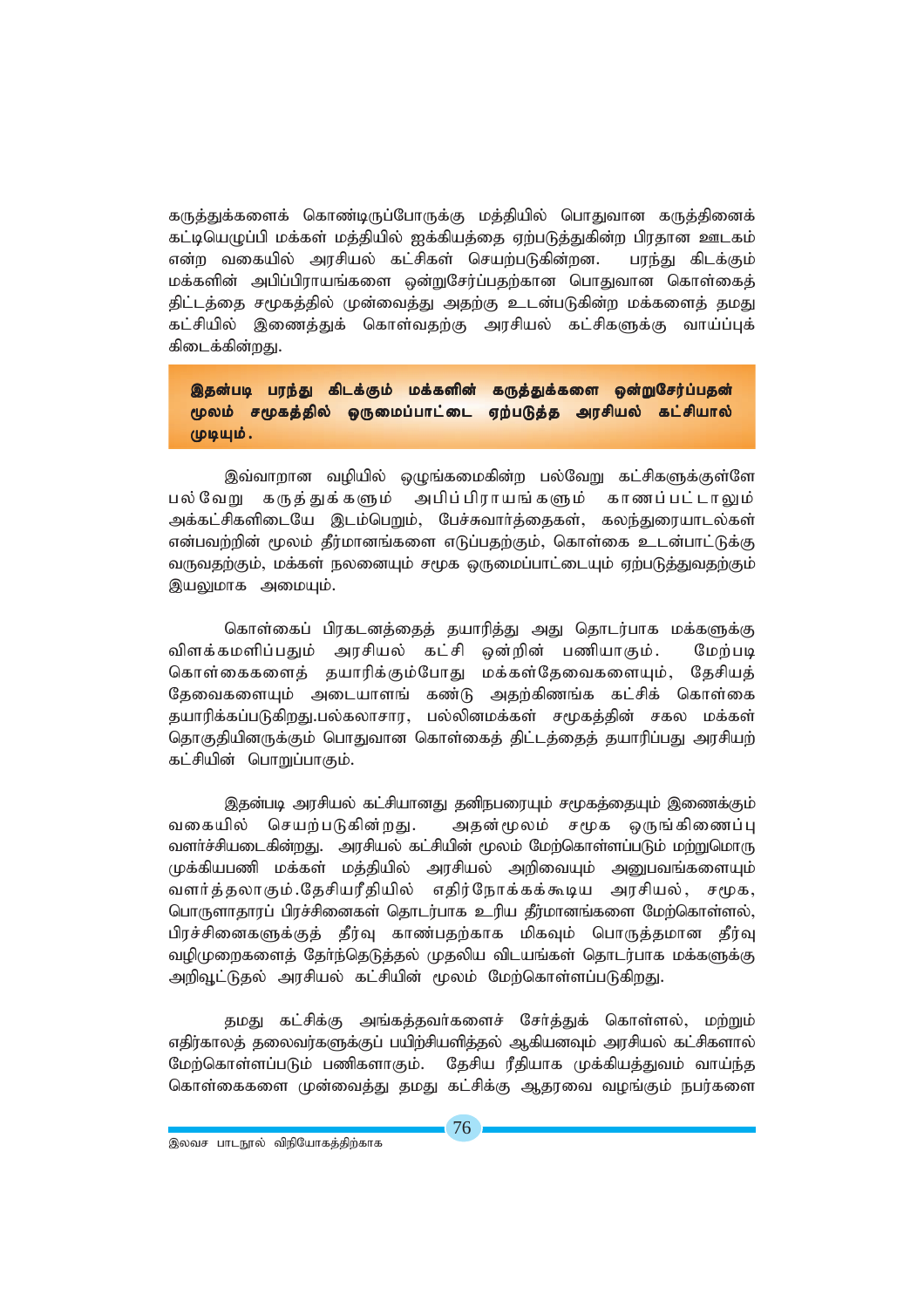அங்கத்தவர்களாக இணைத்துக் கொண்டு கட்சி அங்கத்துவத்தை அதிகரிக்கச் செய்வதும் அரசியல் கட்சியின் தொழிற்பாடாகும். அதே போன்று சமூகத்தின் சகல பகுதியினரையும் பிரதிநிதித்துவம் செய்யும் வகையில் தலைமைக்துவக்கிற்குப் பொருக்கமானவர்களைக் தெரிவு செய்து பிரகேசக் தலைவர்கள் முதல் தேசியத் தலைவர்கள் வரை நபர்களைப் பயிற்றுவிப்பதற்கு அரசியல் கட்சிகளால் முடிகிறது. இது தேசிய அபிவிருத்தியும், ஒற்றுமையும் ஏற்படுவதற்குத் துணையாகலாம்.

### <mark>சனநாயக ஆட்சிமுறையில் எதிர்க்கட்சியின் பங்கு</mark>

சனநாயக ஆட்சிமுறையினுள் எதிர்க்கட்சியின் மூலம் மேற்கொள்ள வேண்டிய பணி முக்கியத்துவமானது. ஆளும் கட்சிமூலம் மேற்கொள்ளப்படும் சிறந்த செயற்பாடுகளை மதித்தல், அவற்றுக்குத் தமது ஒத்துழைப்பு வழங்குதல், ஆளுங் கட்சியால் மேற்கொள்ளப்படும் செயற்பாடுகள் குறித்துக் கவனம் செலுத்துதல் மற்றும் அவற்றை முன்னேற்றுவதற்குப் பொருத்தமான விமா்சனங்களை முன்வைத்தல் ஆகியன எதிர்க்கட்சியினால் மேற்கொள்ளப்பட வேண்டும்.

அதேபோன்று அரசாங்கம் தவறாகச் செயற்படும்போது அரசாங்கத்தை *khw;wp> Ml;rpg; nghWg;ig Vw;W elj;JtJk; vjpu;f;fl;rpapd; flikahFk;.* அதாவது தற்போதைய எதிர்க்கட்சி அடுத்த தேர்தலில் சிலவேளை ஆளுங்கட்சியாகவும் தெரிவு செய்யப்பட வாய்ப்பு இருப்பதனால் அது மிகவும் *nghWg;Gld; nraw;gLtJ mtrpakhdjhFk;.*

### செயற்பா $(r, 9.4$

1. உமது ஆசிரியரின் ஒத்துழைப்பைப் பெற்று கீழ்வரும் அட்டவணையைப் பூர்த்தி செய்யுங்கள்.

| நாடு                                      | செயற்படும் அரசியல் / அரசியல்<br>கட்சிகள் |
|-------------------------------------------|------------------------------------------|
| இலங்கை<br>இந்தியா<br>பிரித்தானியா<br>சீனா |                                          |

2. உமது ஆசிரியரின் வழிகாட்டலைப் பெற்று பின்வரும் தலைப்பில் **விவாதம் ஒன்றை நிகழ்த்துங்கள்.** 

'*'ச*னநாயக ஆட்சியின் வெற்றிக்கு மிகவும் பொருத்தமானது பலகட்சி முறையா? இரு கட்சிமுறையா?"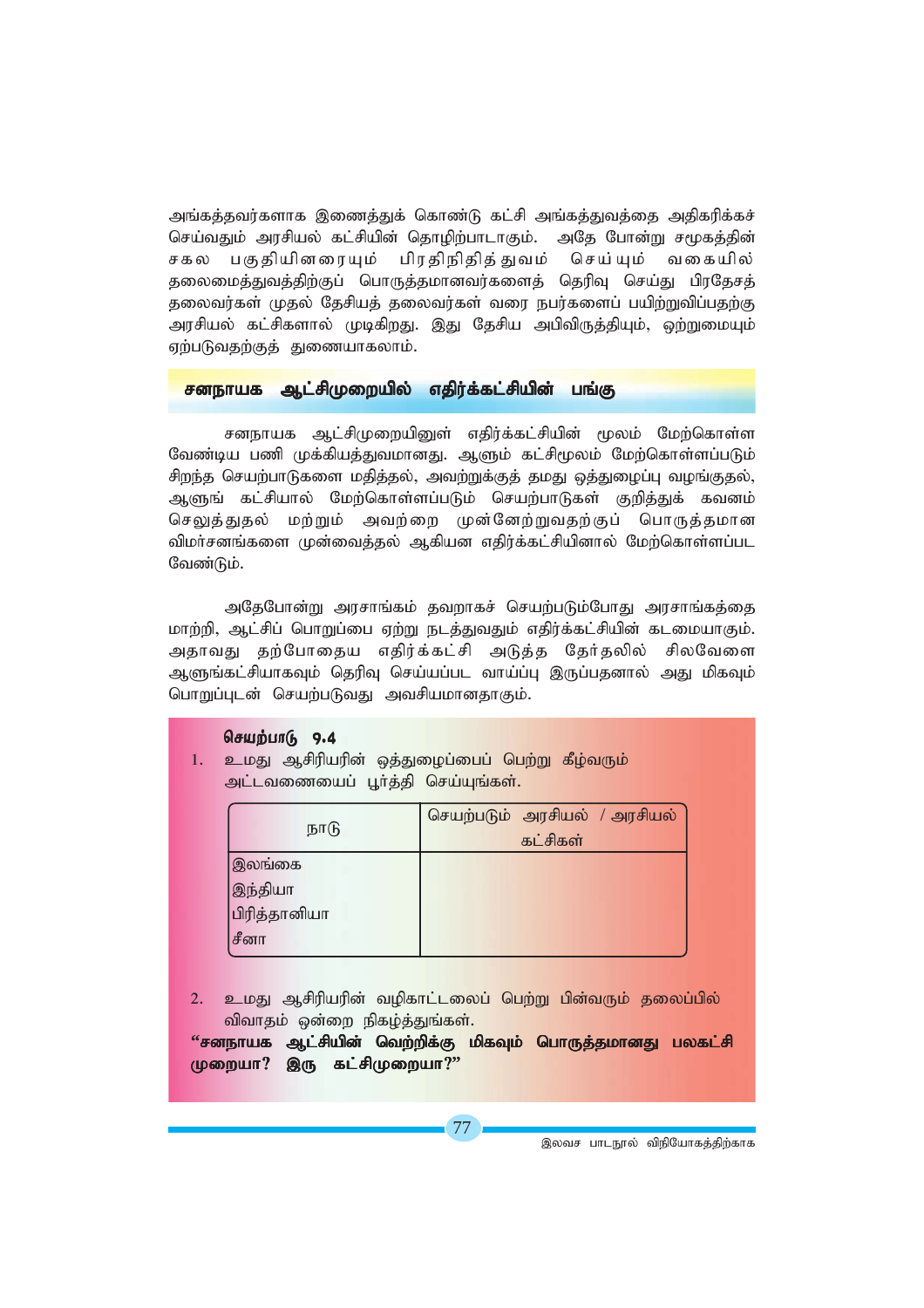### 9.5 Ml;rpapy; kf;fs; gq;Fgw;Wk; re;jh;g;gq;fs;

பிரதிநிதித்துவ சனநாயக ஆட்சிமுறை நடைபெறும் நாடொன்றின் பிரசைகள் என்ற வகையில் இலங்கையின் ஆட்சியில் மக்கள் பங்குபற்றுகின்றனர். அந்த வகையில் ஆட்சியில் மக்கள் பங்குபற்றும் பின்வரும் சந்தர்ப்பங்கள் காணப்படுகின்றன.

| ஜனாதிபதித் தேர்தல்                               |
|--------------------------------------------------|
| பாராளுமன்றப் பொதுத் தேர்தல்                      |
| மாகாணசபைத் தேர்தல்                               |
| உள்ளுராட்சிமன்றத் தேர்தல்                        |
| மக்கள் தீர்ப்பு வாக்கெடுப்பு / பொதுசன அபிப்பிராய |
| வாக்கெடுப்பு                                     |
|                                                  |

### **சா்வசன வாக்குரிமை**

குறித்த வயது மட்டத்தை நிறைவு செய்யும் சகலருக்கும் இன,மத, பால் வேறுபாடுகளின்றி வாக்களிப்பதற்கு வழங்கப்படும் உரிமை சர்வசன வாக்குரிமை எனலாம். சர்வசன வாக்குரிமை சனநாயக ஆட்சிமுறையினுள் காணப்படக்கூடிய அடிப்படை இயல்பாகும். ஆட்சியாளர்களைத் தெரிவுசெய்யும் அதிகாரம் இதன் மூலம் வாக்காளர்களுக்குக் கிடைக்கின்றது.

இலங்கை பிரித்தானியரின் ஆட்சிக்கு உட்பட்டிருந்த போது கி.பி 1910 ஆம் ஆண்டில் வழங்கப்பட்ட அரசியல் யாப்புச் சீர்திருத்தத்தின் மூலம் ஏற்படுத்தப்பட்ட சட்டசபைக்கு சிறு பகுதியினரைத் தெரிவு செய்வதற்கு வரையறுக்கப்பட்ட வாக்குரிமை வழங்கப்பட்டிருந்தது. இதன் மூலம் கல்விகற்ற சொத்து வருமானமுள்ள ஆண்கள் மட்டும் வாக்குரிமையைப் பெற்றனர். இவ் வாக்குரிமை முறையால் மக்கள் தொகையில் சுமார் நான்கு சதவீதமானோர் மட்டுமே வாக்குரிமை உடையோராக விளங்கினர்.

![](_page_16_Picture_6.jpeg)

### 1931 ஆம் ஆண்டு சகலருக்கும் வாக்குரிமை

*toq;fg;gl;lJ. 1931Mk; Mz;L nlhd%h; murpay; ahg;gpd; fPo; 21* வயதுக்கு மேற்பட்ட சகல இலங்கையர் களுக்கும் இன,மத, பால், சொத்து, *fy;tp NtWghLfisf; fUjhJ rh;trd thf;Fupik toq;fg;gl;lJ. 1958* ஆம் ஆண்டு வாக்குரிமை கிடைக்கும் வயதெல்லை 21 இலிருந்து 18 ஆகக் குறைக்கப்பட்டது.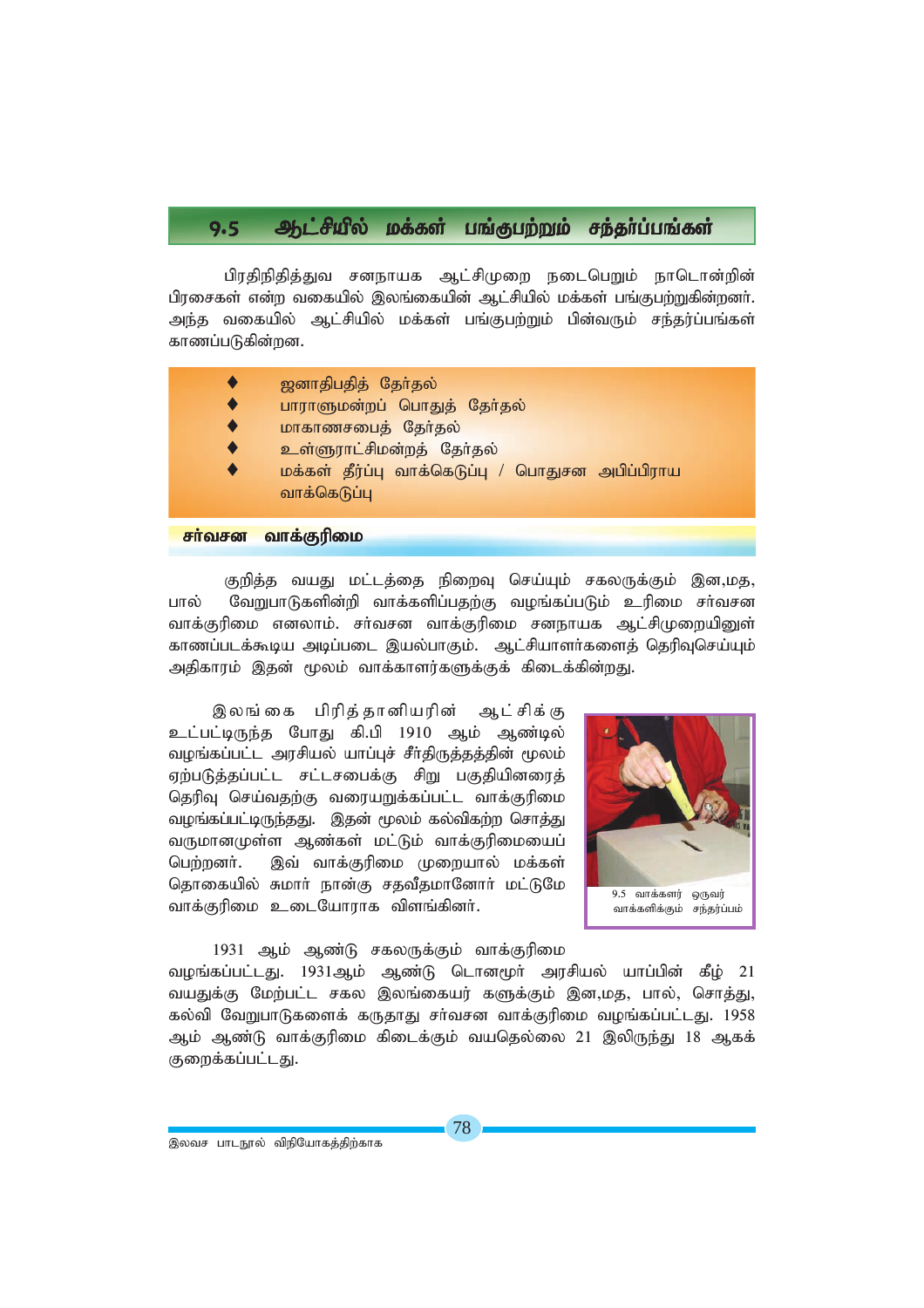### *rh;trd thf;Fupikapd; Kf;fpaj;Jtk; :-*

- சமக்குவக்கின் அடிப்படையில் வாக்குரிமை கிடைக்கப்பொல் சர்வசன வாக்குரிமையின் மூலம் மக்களுக்குத் தமது ஆட்சியாளர்களை தேர்ந்தெடுப்பதற்கு வாய்ப்புக் கிடைத்தல்.
- தேர்தலின்போது வாக்குரிமையின் மூலமாகப் பொருத்தமற்ற ஆட்சியாளர்களை அல்லது பிரதிநிதிகளை மாற்றுவதற்குச் சந்தர்ப்பம் கிடைத்தல்.
- ஆட்சி நடவடிக்கைகளில் மக்களின் பங்குபற்றலை அதிகரித்தல்.
- மக்கள் மத்தியில் அரசியல் அறிவு அதிகரிக்கப்படுவதற்கான வாய்ப்புக் கிடைக்கல்.
- மக்களுக்கு ஆட்சிக்கருமங்களை நடைமுறைப்படுத்துவதற்குச் சந்தர்ப்பம் கிடைத்தல்.
- மக்கள் பிரதிநிதிகள் தம்மைத் தெரிவுசெய்யும் மக்களுக்குச் சேவை செய்வகற்காகச் செயற்படுகல்.

### செயற்பாடு 9.5

<mark>உங்கள் ஆசிரியருடன் கலந்துரையாடி சர்வசன வாக்குரிமையைப்</mark> பெறுவதற்குத் தகுதியற்றோரது பட்டியலொன்றைத் தயாரியுங்கள்.

### <u>9.6 தேர்தல்</u>

அரசியல் செயற்பாட்டினுள் வாக்காளர் தமது விருப்பங்களை வெளிப்படுத்தவும் ஆட்சி செய்வதற்குப் பொருத்தமானவர்களைத் தேர்ந்தெடுப்பதற்குமான சந்தர்ப்பம் தேர்தல் எனலாம். நாட்டின் ஆட்சிக்காக மக்கள் அதிகம் பங்குபற்றும் சந்தர்ப்பமாகத் தேர்தல் காணப்படுகின்றது. சமகாலத்தில் சனநாயக ஆட்சிமுறை செயற்படும் நாடுகளில் பிரதிநிதிகளைத் தோ்ந்தெடுப்பதற்காக நடத்துகின்ற தோ்தல்களின் பிரதானமாக இரு பிரதிநிதித்துவ முறைகள் பயன்படுத்தப்படுகின்றன. அவ்விரு தேர்தல் முறைகளும் கீழே காணப்படுகின்றன.

- 1. எளிய பெரும்பான்மைப் பிரதிநிதித்துவமுறை
- 2. விகிகாசாாப் பிாகிநிகிக்குவ முறை

### எளிய பெரும்பான்மைப் பிரதிநிதித்துவ முறை (தொகுதிவாரிப் பிரதிநிதித்துவ முறை)

பிரதேச அடிப்படையில் பிரிக்கப்படும் தேர்தல் தொகுதி (ஆசனம்) முறையில் எளிய பெரும்பான்மை முறைப்படி பிரதிநிதிகளின் தெரிவு மேற் கொள்ளப்படுகின்றது. மக்கள் தொகை, நிலப்பரப்பு என்பவற்றை அடிப்படையாகக்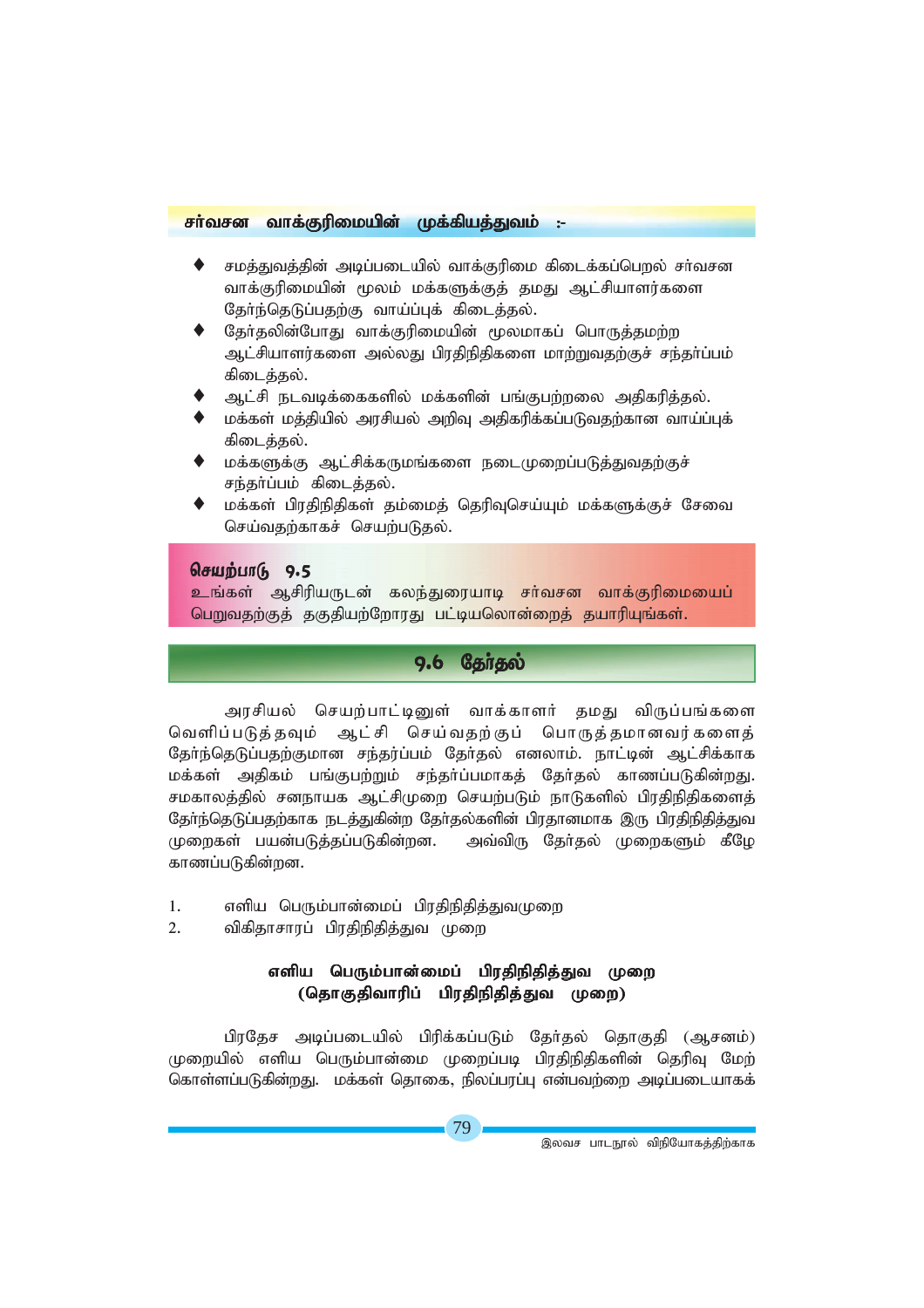கொண்டு தேர்கற் கொகுகிகள் பிரிக்கப்படுகின்றன. தேர்தலின்போது, தொகுகியில் போட்டியிடும் வேட்பாளா்களுள் கூடுதலான வாக்குகளைப் பெறும் வேட்பாளருக்கு வெற்றி கிடைக்கிறது. இத்தேர்தல் முறை இலங்கையில் 1978ஆம் ஆண்டிற்கு முன்னர் நடைமுறையில் இருந்தது. எளிய பெரும்பான்மை முறையின்கீம் தேர்தல் தொகுதிகளில் உறுப்பினர்கள் தெரிவு செய்யப்படும் முறை குறித்த தெளிவைப் பெற்றுக் கொள்வதற்காக கீழே தரப்படும் உதாரணத்தை ஆராய்ந்து பாருங்கள்.

தேர்தல் தொகுதி :-  $X$  எனக் கருதுங்கள்.  $\epsilon$ முவர்  $A$ ,  $B$ ,  $C$  ஆகும். போட்டியிட்ட வேட்பாளர்கள் :-

ஒவ்வொரு வேட்பாளரும் பெற்றுக்கொண்ட வாக்குகளின் எண்ணிக்கை

| வேட்பாளர்கள் | பெற்றுக் கொண்ட வாக்குகள் |
|--------------|--------------------------|
|              | 21230                    |
|              | 20225                    |
|              | 10200                    |
|              |                          |

இதன்படி தேர்தல் தொகுதி X இல் A கட்சி வேட்பாளர் 21.230 வாக்குகளைப் பெற்று வெற்றி பெற்றுள்ளார். இவர் வேட்பாளர் B யிலும் பார்க்க 1005 வாக்குகள் மேலகிகமாகப் பெற்று பிரதிநிதியாகத் தெரிவு செய்யப்பட்டுள்ளார்.

#### விகிதாசாரப் பிரதி நிதித்துவமுறை

விகிதாசாரப் பிரதிநிதித்துவமுறை சனநாயக ஆட்சி முறையினுள் பிரதிநிதிகளைத் தெரிவு செய்வதற்குப் பின்பற்றப்படும் மற்றுமொரு பிரதிநிதித்துவ முறையாகும். இம்முறையே தற்போது இலங்கையிலும் பின்பற்றப்பட்டு வருகிறது. 1978ஆம் ஆண்டு இலங்கை சனநாயக சோசலிசக் குடியரசு அரசியலமைப்பின் மூலம் இம்முறை இலங்கையில் நடைமுறைக்கு வந்தது. அரசியலமைப்பின்படி எல்லை நிர்ணய ஆணைக்குழு இலங்கையை 20 இற்குக் குறையாததும் 25 இற்கு மேற்படாததுமான தேர்தல் மாவட்டங்களாகப் பிரிக்கப்படல் வேண்டும் என வரையறை செய்தது. இதற்கிணங்கத் தற்போது 22 தேர்தல் மாவட்டங்களாக இலங்கை பிரிக்கப்பட்டுள்ளது. இதனை பின்வரும் தேசப்படத்தின் மூலம் நீங்கள் அறிந்து கொள்ளலாம்.

தேர்தலின்போது ஒவ்வொருஅரசியல் கட்சியும், சுயேச்சைக்குழுவும் பெறுகின்ற மொத்த வாக்குகளின் விகிதாசாரத்திற்கேற்ப குறித்த மாவட்டத்தில் தெரிவாக வேண்டியஆசனங்கள் பகிர்ந்தளிக்கப்படும். தேர்தல் மாவட்டங்களில் இருந்து பாராளுமன்றத்திற்கு 196 உறுப்பினர்கள் தெரிவு செய்யப்படுகின்றனர். அத்துடன் ஒவ்வொரு அரசியல் கட்சி மற்றும் சுயேச்சைக்குழுவும் தேசிய ரீதியாகப் பெறுகின்ற மொத்த வாக்குகளின் விகிதாசாரத்திற்கேற்ப தேசியப்பட்டியலிலிருந்து 29 உறுப்பினர்களும் தெரிவு செய்யப்படுகின்றனர்.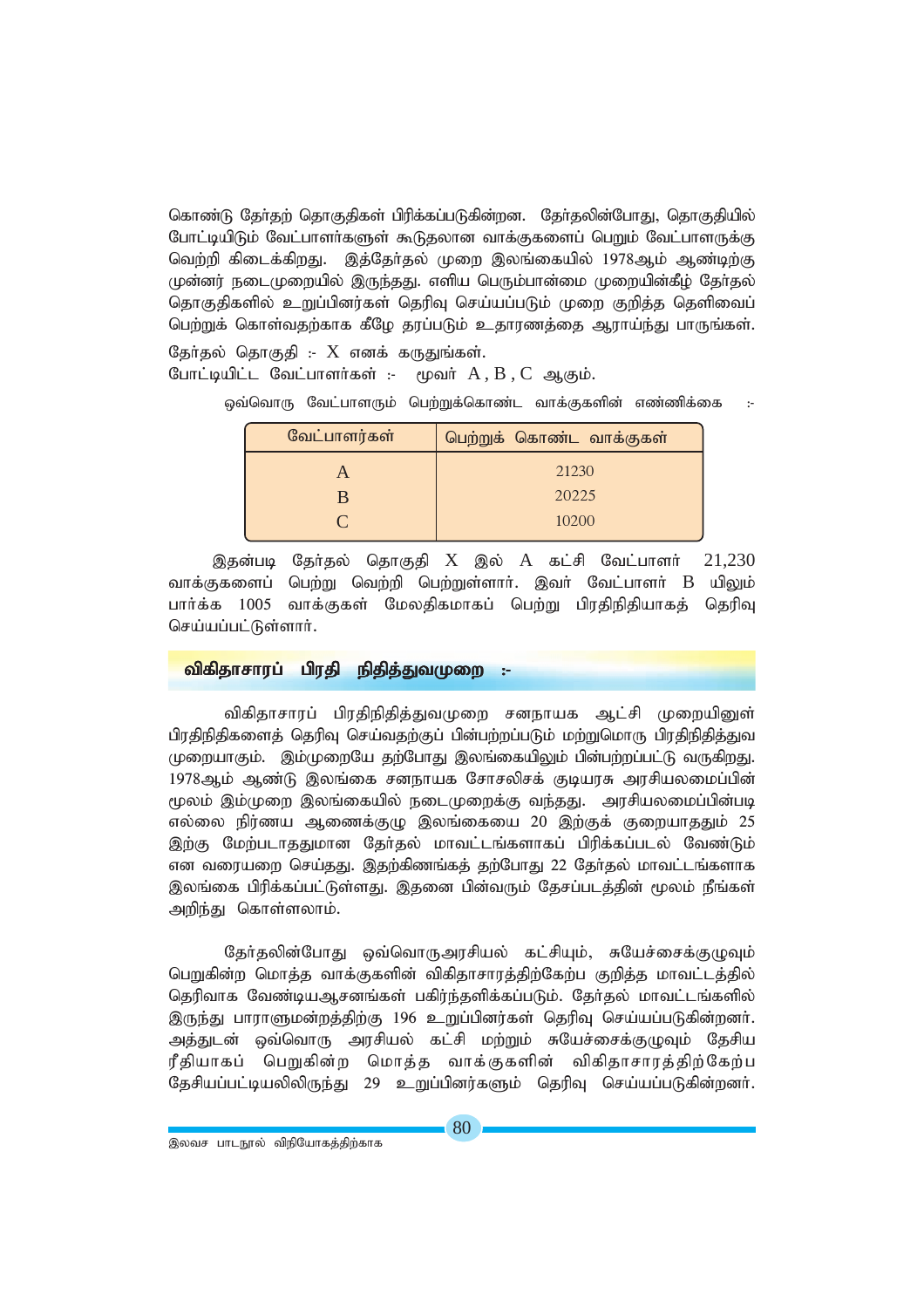![](_page_19_Figure_0.jpeg)

இதன்படி இலங்கைப் பாராளுமன்றத்துக்கு விகிதாசாரப் பிரதிநிதித்துவ முறையின்படி தெரிவு செய்யப்படும் உறுப்பினர்களின் மொத்த எண்ணிக்கை 225 ஆகும்.

இலவச பாடநூல் விநியோகத்திற்காக

81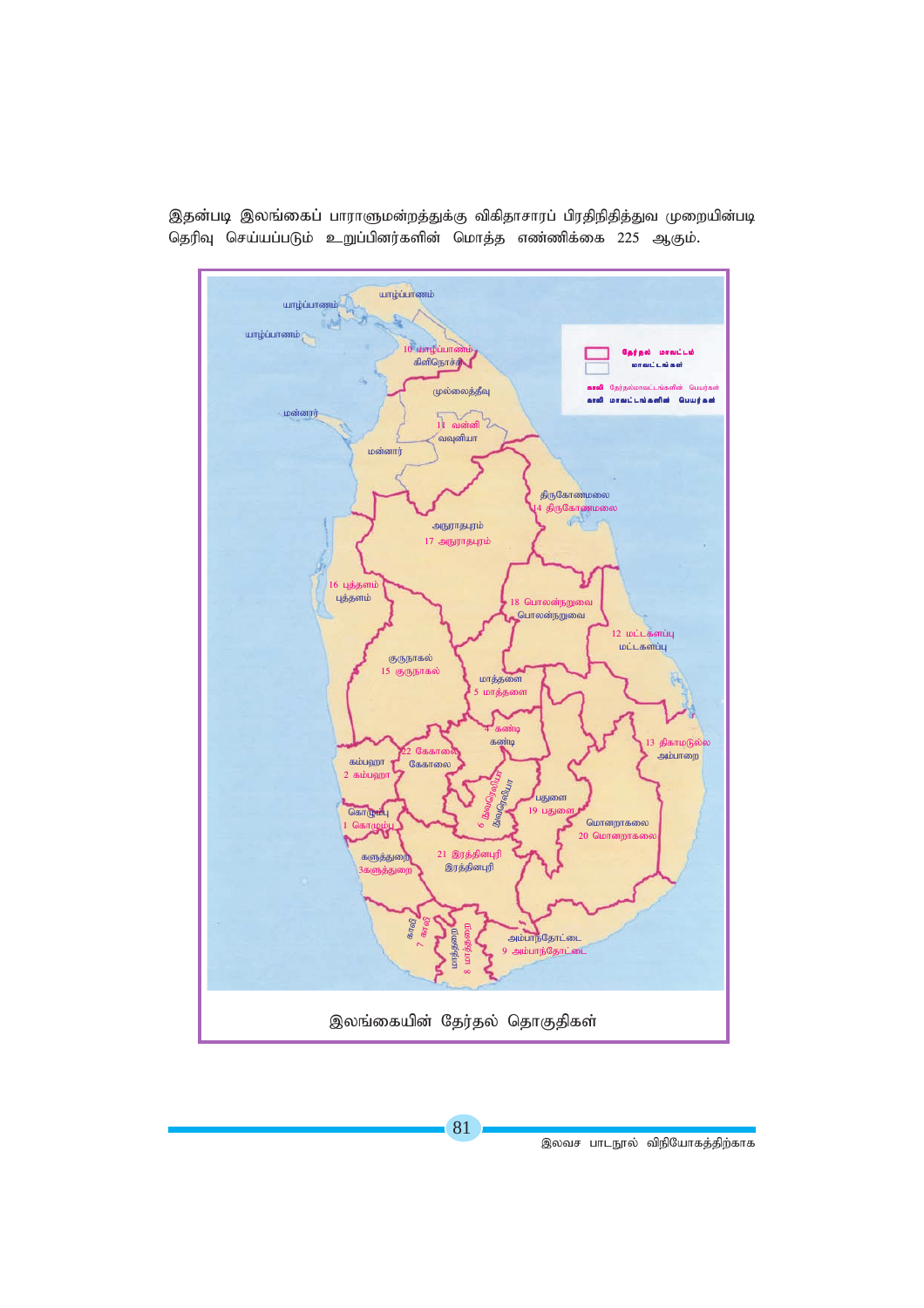விகிதாசாரப் பிரதிநிதித்துவ முறையின்கீழ் வாக்காளா் தமது வாக்குரிமையை உரியவகையில் பயன்படுத்துவதற்குக் கவனத்திற் கொள்ளப்பட வேண்டிய அம்சங்கள் குறித்து கவனத்தைச் செலுத்துங்கள்.

- முதலில் நாம் விரும்பும் அரசியல்கட்சி அல்லது சுயேச்சைக்குழுவுக்கு வாக்கினைச் செலுத்துதல்.
- அடுத்து நாம் தெரிவுசெய்த கட்சி அல்லது சுயேச்சைக் குழுவின் சாா்பில் போட்டியிடும் மூன்று வேட்பாளா்களுக்கு விருப்பு வாக்குகளைச் செலுத்துதல்.

#### விகிதாசாரப் பிரதிநிதித்துவ *ம*றையின் இயல்பகள்

- தேர்தல் மாவட்டம் ஒரு தேர்தல் தொகுதியாகக் கருதப்படுவதால் தேர்தல் தொகுதியின் பரப்பு விரிவடைந்து காணப்படல்
- $\ast$ வேட்பாளர்கள் கட்சி, சுயேச்சைகளின் சார்பில் குழுக்களாகப் போட்டியிடல்.
- தேர்தலில் ஒவ்வொரு கட்சியும் பெறுகின்ற மொத்த வாக்குகளின் விகிதாசாரத்திற்கு அமைய உறுப்பினர்களைப் பகிர்ந்தளித்தல்.
- சிறுகட்சிகளுக்கும் பிரதிநிதிகள் கிடைக்கும் வாய்ப்புக் காணப்படல்.
- $\star$ வாக்காளருக்குத் தாம் விரும்புகின்ற கட்சியையும், வேட்பாளர்களையும் தெரிவு செய்து வாக்களிக்கும் சுதந்திரம் இருத்தல்.
- வேட்பாளர்களின் தனித்துவத்தை விட அவர்கள் சார்ந்துள்ள அரசியல் கட்சிகளே முக்கியம் பொல்.

### ஜனாதிபதித் தேர்தல்

இலங்கை சனநாயக சோசலிசக் குடியரசு அரசியலமைப்பிற்கு அமைய ஜனாதிபதித் தேர்தல் ஆறு வருடங்களுக்கு ஒரு முறை நடத்தப்பட்டு ஜனாதிபதித் தெரிவு இடம்பெறுகிறது. ஜனாதிபதித் தேர்தலில் முழு நாடும் தனித்தேர்தல் தொகுதி என்ற வகையில் கவனத்தில் கொள்ளப்படுகிறது.

ஜனாதிபதித் தேர்தலின்போது செலுத்தப்படும் செல்லுபடியான வாக்குகளுள் அறுதிப்பெரும்பான்மை (அரைப்பங்கிலும் அதிகம்) வாக்குகளைப் பெறும் வேட்பாளர் ஜனாதிபதியாகத் தெரிவு செய்யப்படுகின்றார்.

ஜனாதிபதித் தேர்தல் வாக்கெடுப்பின்போது மூவர் வேட்பாளர்களாகப் போட்டியிட்டால், வாக்காளா் தமது வாக்குச் சீட்டில் 1ஆம், 2 ஆம் விருப்பத்தையும், மூன்றுக்கு மேற்பட்டோர் போட்டியிடும் பொது 1ஆம், 2ஆம், 3ஆம் விருப்பங்களையும் குறித்துக் காட்ட முடியும். கேர்கலில் எந்கவொரு வேட்பாளரும் அரைவாசிக்கு மேல் வாக் குகளைப் பெறாதபோது கூடுதலான வாக்குகளைப் பெற்ற இரு வேட்பாளர்கள் தெரிவு செய்யப்பட்டு ஏனையோர்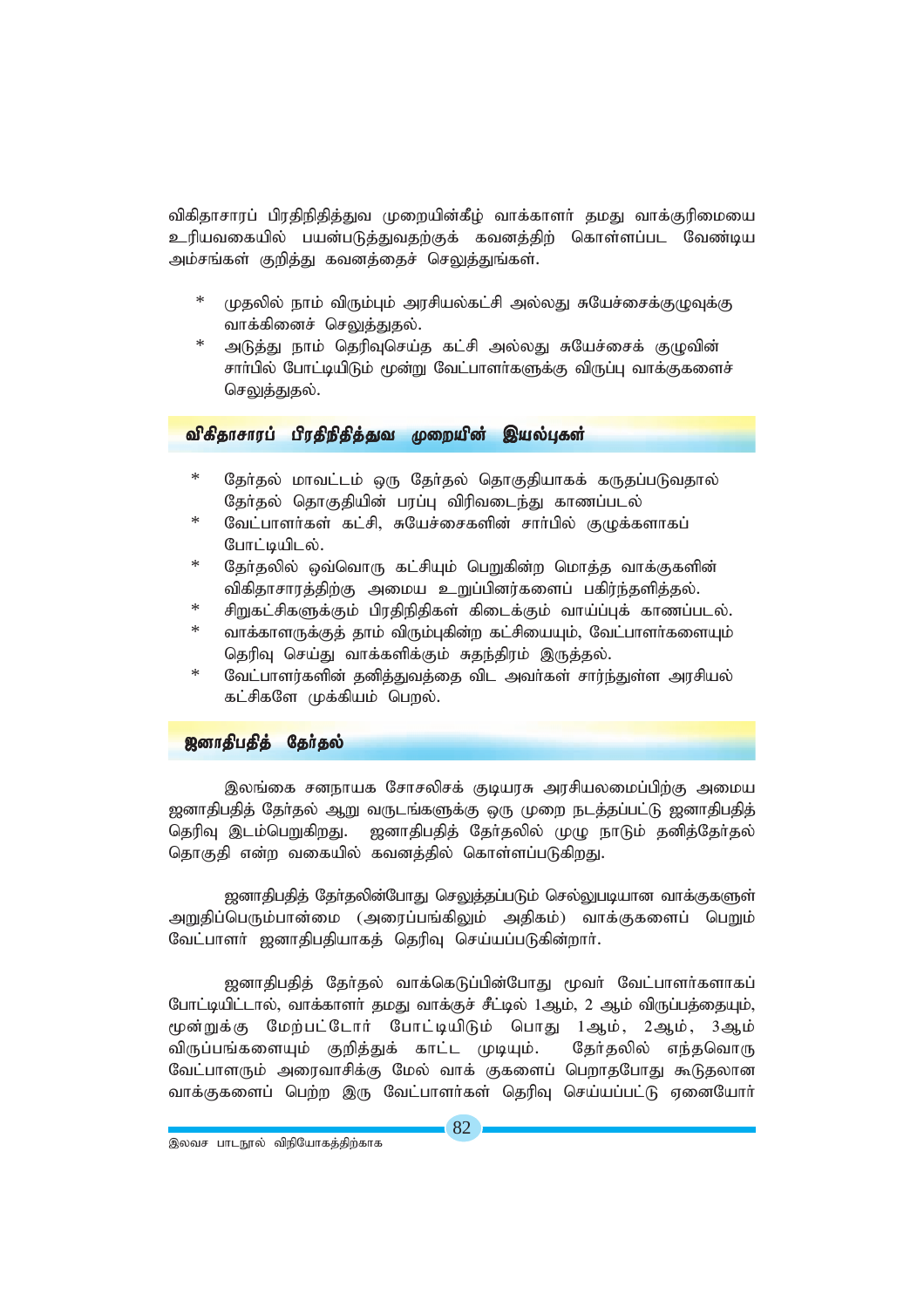போட்டியிலிருந்து நீக்கப்படுவர்.நீக்கப்பட்டவர்களுக்கு அளிக்கப்பட்டுள்ள வாக்குச்சீட்டுக்களில் மேற்படி தெரிவுசெய்யப்பட்ட இருவருக்கும் அளிக்கப்பட்டுள்ள 2ஆம், 3ஆம் விருப்பத்தெரிவுகள் வாக்குகளாக எண்ணிக் கணக்கிடப்பட்டு அதன்பிறகு அதிகப் பெரும்பான்மை வாக்குகளைப் பெறுபவர் ஜனாதிபதியாகத் தெரிவு செய்யப்படுவார்.

தேர்தலில் எந்தவொரு வேட்பாளரும் வெற்றிபெறாத அதேநேரம் இருவர் அல்லது மூவர் சமமான எண்ணிக்கையான வாக்குகளைப் பெற்றிருப்பாராயின் திருவுளச் சீட்டுக் குலுக்கப்பட்டு அவர்களுள் ஒருவருக்கு ஒரு வாக்கினைச் சோ்ப்பதனூடாக ஜனாதிபதி தெரிவு செய்யப்படுவாா் என்பது குறிப்பிடத்தக்கது.

| தேர்தல் தொடர்பான                                                                                                                                                                                                                                                                                                            | தேர்தல் தொடர்பான மக்களின்                                                                                                                                                                                                                                                                                                                                                                                         |  |  |
|-----------------------------------------------------------------------------------------------------------------------------------------------------------------------------------------------------------------------------------------------------------------------------------------------------------------------------|-------------------------------------------------------------------------------------------------------------------------------------------------------------------------------------------------------------------------------------------------------------------------------------------------------------------------------------------------------------------------------------------------------------------|--|--|
| மக்களின் உரிமைகள்                                                                                                                                                                                                                                                                                                           | கடமைகள்                                                                                                                                                                                                                                                                                                                                                                                                           |  |  |
| வாக்களிக்கும் உரிமை<br>அரசியல் கட்சியில்<br>அங்கத்துவம் வகித்தல்<br>அரசியல் கட்சி ஒன்றைத்<br>தொடங்குதல்<br>அமைதியான முறையில்<br>ஒன்று கூடுதல்<br>தேர்தல்களில்<br>வேட்பாளராகப் போட்டியிடல்<br>தேர்தல் பிரசாரங்களில்<br>ஈடுபடுதல்<br>சுதந்திரமாகத் தமது<br>கருத்துக்களை வெளியிடல்<br>நடுநிலையுடன்<br>அரசாங்கத்தை விமர்சித்தல் | வாக்குரிமையை உரிய<br>வகையில் பிரயோகித்தல்<br>அமைதியாக தேர்தல்<br>நடவடிக்கைகளில் ஈடுபடல்<br>அமைதியான வகையில்<br>கூட்டங்களை நடத்துதலும்,<br>கருத்தை வெளியிடலும்<br>தேர்தல் சட்டதிட்டங்களை<br>மதித்தல்<br>புத்திசாதுரியமாகச் சிந்தித்து<br>ஆட்சியாளர்களைத் தெரிவு<br>செய்தல்<br>பிறரது உரிமைக்கு<br>மதிப்பளித்தல்<br>நடுநிலமையுடன்<br>விமர்சனங்களில் ஈடுபடல்<br>வெற்றி தோல்விகளை<br>நடுநிலையுடன் ஏற்றுக்<br>கொள்ளல். |  |  |

தேர்தல் தொடர்பான மக்களின் உரிமைகளும், கடமைகளும்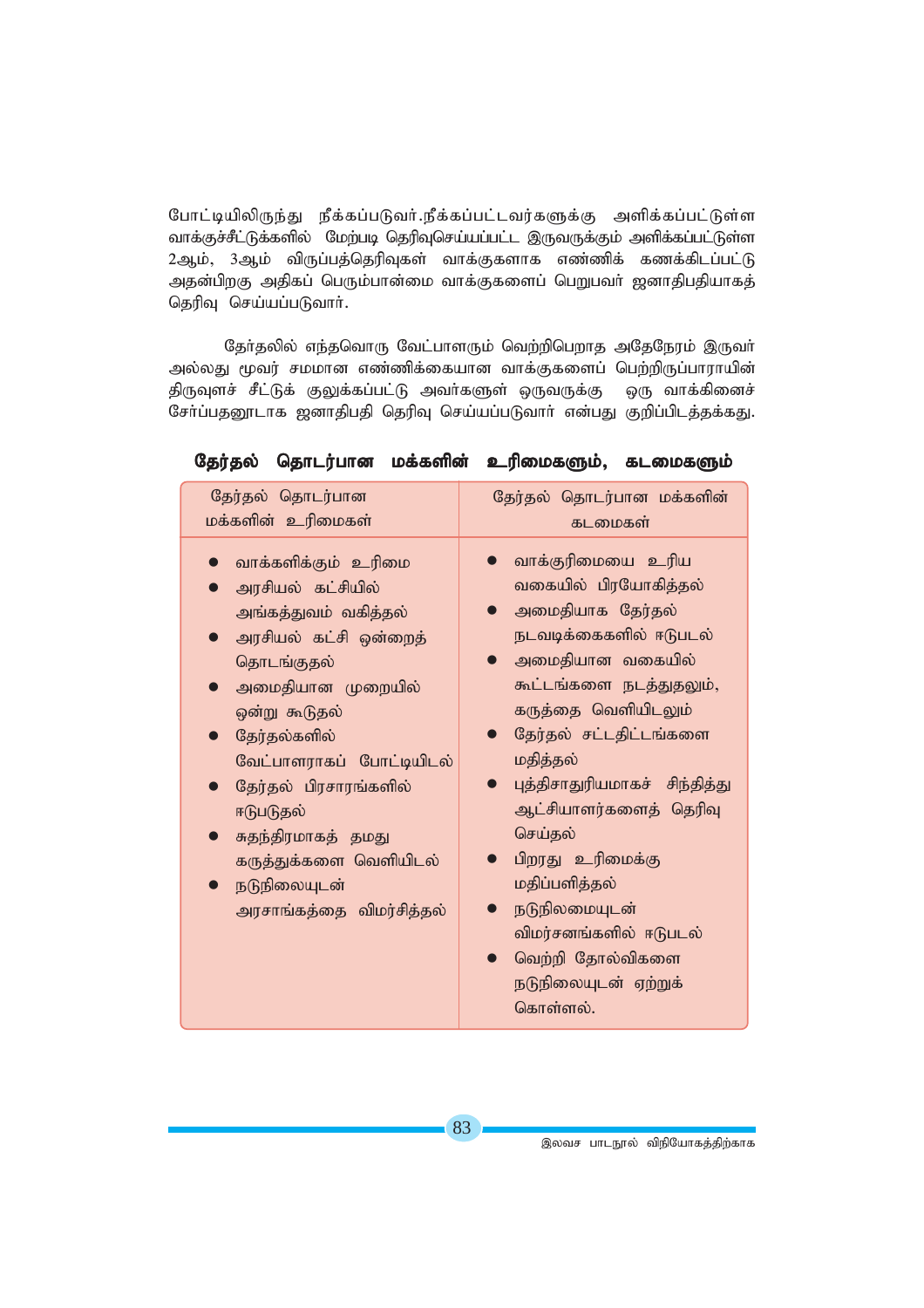#### செயற்பாடு 9.6

நீங்கள் ஒரு வாக்காளர் / ஒரு தேர்தல் வேட்பாளர் என்ற வகையில் சிந்தித்துச் சுதந்திரமானதும் நீதியானதுமான தேர்தல் நடைபெறுவதற்கு மேற்கொள்ள வேண்டிய பணிகள் குறித்த பட்டியலொன்றைத் தயாரியுங்கள்.

| <mark>வாக்காளர் என்றவகையில்</mark>  தேர்தல் வேட்பாளர் என்று<br>மேற் கொள்ள வேண்டியவை வெகையில் மேற்கொள்ள | வேண்டியவை |  |  |
|--------------------------------------------------------------------------------------------------------|-----------|--|--|
|                                                                                                        |           |  |  |

### சாராம்சம்

- <mark>மக்கள் அதிகமா</mark>கவும் விருப்புடனும் பங்குபற்றுகின்றதுமான <mark>ஆட்சிமுறை சனநாயகம் என்பதாகப் பொருள்படும்.</mark>
- <mark>சனநாயகம்</mark> நேரடி, மற்றும் மறைமுக சனநா<mark>யகம் எனும் இரு</mark> வகைகளில் பின்பற்றப்படலாம்.
- $\ast$ <mark>சமகால உ</mark>லகில் அநேக நாடுகளில் சனந<mark>ாயக ஆட்சிமுறையே</mark> நடைமுறைப்படுத்தப்படுகின்றது.
- $\ast$ <mark>பிரதிநிதித்துவ</mark> சனநாயகத்தின் கீழ் சா்வசன வாக்குரிமை<mark>, தோ்தல்கள்</mark> <mark>சுதந்திர நீதித்துறை, அரசியல் கட்சிகள் போன்றவற்றின் மூலம்</mark> மக்கள் கட்சியில் பங்குபற்றுகின்றனர்.
- $\ast$ அரசியலறிவுள்ள மக்கள் இருத்தல், அர்ப்பணிப்புள்ள <mark>சிறந்த</mark> <mark>தலைமைத்துவம், சுதந்திரமான நீதித்துறை, வளர்ச்சியடைந்த</mark> பொருளாதாரம் காணப்படல், சுதந்திர ஊடகத்துறை, சிறுபான்மையினர் அடக்கியாளப்படாமை ஆகியன சனநாயகம் வெற்றி பெறுவதில் செல்வாக்கு செலுத்தும் காரணிகளாகும்.
- சமூக அபிவிருத்தி மற்றும் சமூக ஐக்கியத்தை ஏற்படுத்துவதற்கு அரசியல் கட்சிகள் பல்வேறு பணிகளை ஆற்றுகின்றன.
- $\ast$ ஜனாதிபதித்தோ்தல், பொதுத்தோ்தல், மாகாணசபைத்தோ்தல், உள்ளுராட்சித் தேர்தல் மற்றும் மக்கள் தீர்ப்பு வாக்கெடுப்பு ஆகியன இலங்கையின் ஆட்சியில் மக்கள் பங்குபற்றுவதற்குள்ள முக்கிய சந்தர்ப்பங்களாகும்.
- தேர்தல் தொடர்பாக மக்கள் தமது உரிமைகளை அனுபவிப்பதோடு தமது கடமைகளையும் செய்வதன் மூலம் சனநாயக ஆட்சிமுறை வெற்றிகரமாகச் செயற்படுவதற்கு பங்களிப்புச் செய்யலாம். இது பிரசைகளின் கடமையாகும்.